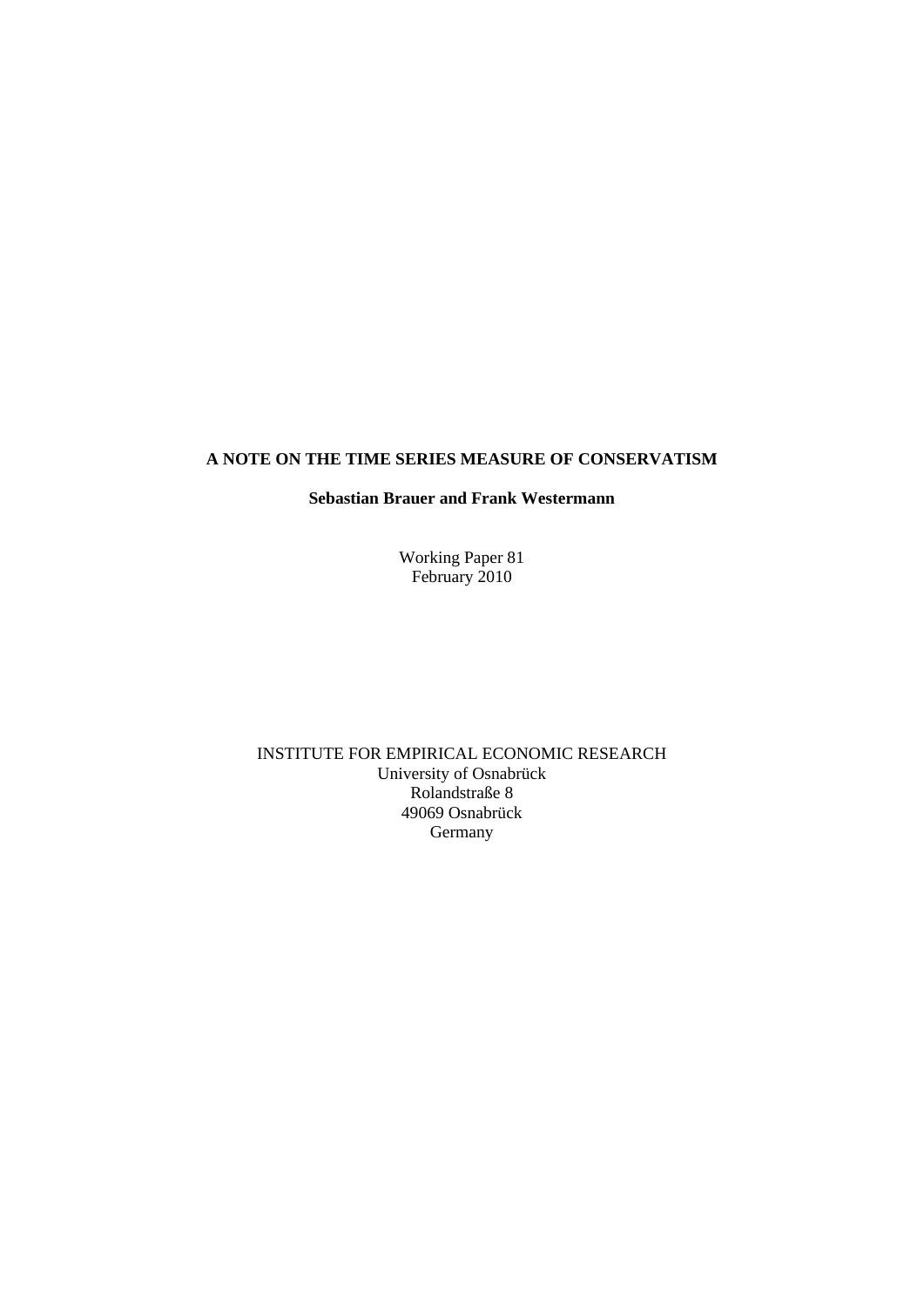# A note on the time series measure of conservatism<sup>∗</sup>

Sebastian Brauer Institute for Empirical Economic Research University of Osnabrueck Germany

and

Frank Westermann† Institute for Empirical Economic Research University of Osnabrueck Germany and CESifo

February 17, 2010

<sup>∗</sup>We would like to thank Sudipta Basu and Joachim Wilde, as well as the seminar participants at UC San Diego and the University of Osnabrueck for helpful comments and suggestions.

<sup>†</sup>Corresponding author: frank.westermann@uni-osnabrueck.de. Institute for Empirical Economic Research. University of Osnabrueck. Rolandstraße 8. 49069 Osnabrueck, Germany. Tel.: ++49-541-969-3508. Fax:  $++49-541-969-2757.$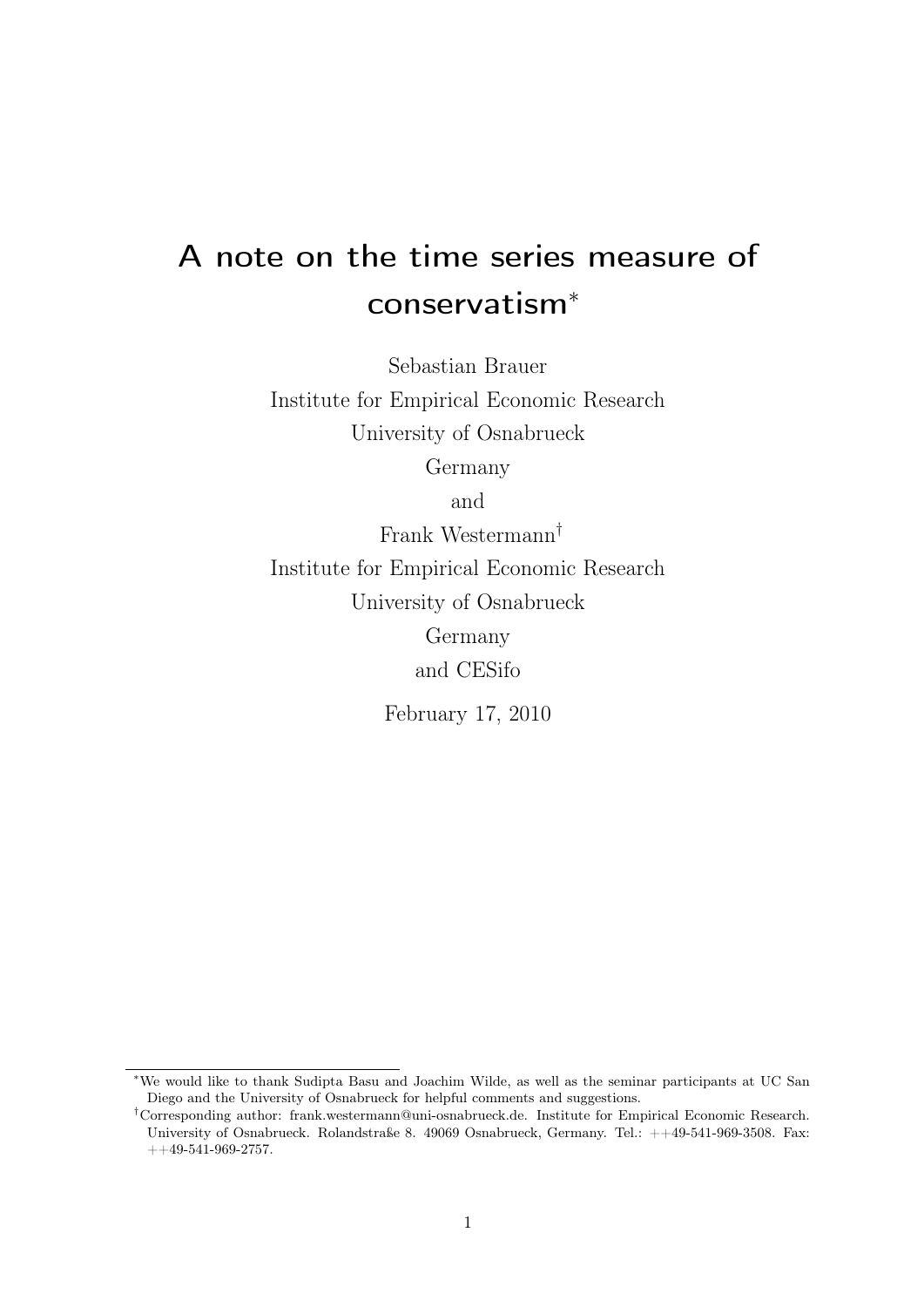## Abstract

Asymmetric persistence of accounting income is often tested in a regression of changes in earnings on lagged changes in earnings, including an interaction term for negative changes (see Basu [1997] or Ball et al. [2009] for a recent overview). In this note we propose an alternative, but closely related measure of conservatism - regressing the changes in earnings on the lagged levels, similar to the threshold-unit root test specification of Enders and Granger [1998]. We argue that this approach has three distinct advantages compared to the conventional setup: (i) a smooth, non-oscillating impulse response pattern to an unexpected shock in earnings (ii) a return to the old equilibrium of earnings in the long run and (iii) it can be extended to higher order autoregressive processes. We illustrate the differences between the two approaches, when applied to a common data set of firms, as well as a data set from a Monte Carlo simulation.

JEL Classification: M41, C23

Keywords: Timely loss recognition, Asymmetric persistence, Conservatism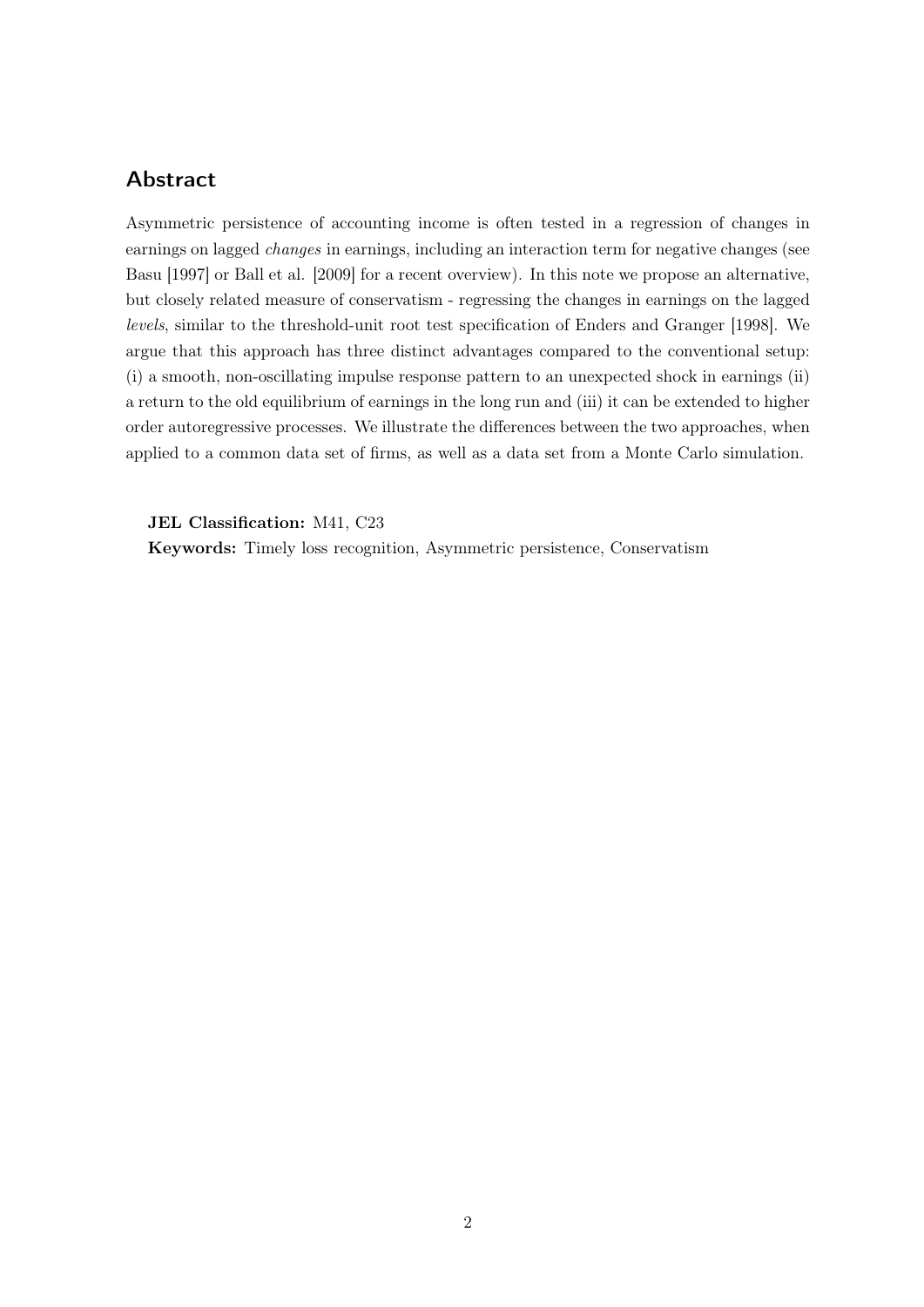### 1 Introduction

In this note, we discuss the time series approach of measuring conservatism, one of the four alternatives offered in the seminal paper of Basu  $[1997]$ <sup>1</sup>. In this approach, it is argued that negative income changes - as an approximation of negative news - should be less persistent than positive income changes, when anticipating future losses at an early stage.

This hypothesis of asymmetric persistence is often tested in a regression of the changes in earnings on the lagged changes in earnings, including an interaction-term that indicates negative values. The intuition for this setup is the following - if there is mean reversion, then negative changes must be followed by positive changes in subsequent periods. Thus, a negative coefficient in this regression is taken as evidence of low persistence of negative news and conservatism.

We start our discussion of this setup by pointing out that a negative coefficient in this regression implies an oscillating impulse response pattern to a standard shock in earnings, a property of the regression that so far has not yet been considered in the literature. This is because news are not only contained in the change in income, but also in the error term of the regression<sup>2</sup>. As the coefficient measures the systematic link between current and lagged changes, an unexpected negative shock - a bad draw in the otherwise mean zero error term does not only lead to a positive reaction in the following period, but also to another negative change in the period after that, a positive one in the next year, and so on. From period to period, reactions with alternating signs get smaller and smaller and eventually converge to zero.

We furthermore argue that in this specification it is not possible to fully identify transitory vs. persistent components in earnings, as a negative coefficient does not ensure that the time series in levels eventually converges back to its old steady state. We illustrate that accumulating all the positive and negative changes over time can lead to a new long run equilibrium, even when the coefficient is negative and large. Although a negative correlation of growth rates is a first sign of the initial mean reversion, it is not informative about the medium and long run reaction to shocks.

As an alternative approach, we suggest that a negative coefficient in a regression of changes on the lagged levels of earnings indeed implies a smooth (non-oscillating) transition back to the steady state. In this approach, a negative coefficient also ensures that shocks are transitory when taking a medium and long term perspective. When adding an interaction term for

 $1$ This approach has been used recently in several academic papers. See Ball et al. [2003], Ball and Shivakumar [2005], or Ball et al. [2009] for a discussion on the measurement of conservatism.

<sup>&</sup>lt;sup>2</sup>With R-squares of often less than 10% in the Basu regression, the analysis of such unexpected changes clearly seems to be of high relevance to the overall analysis.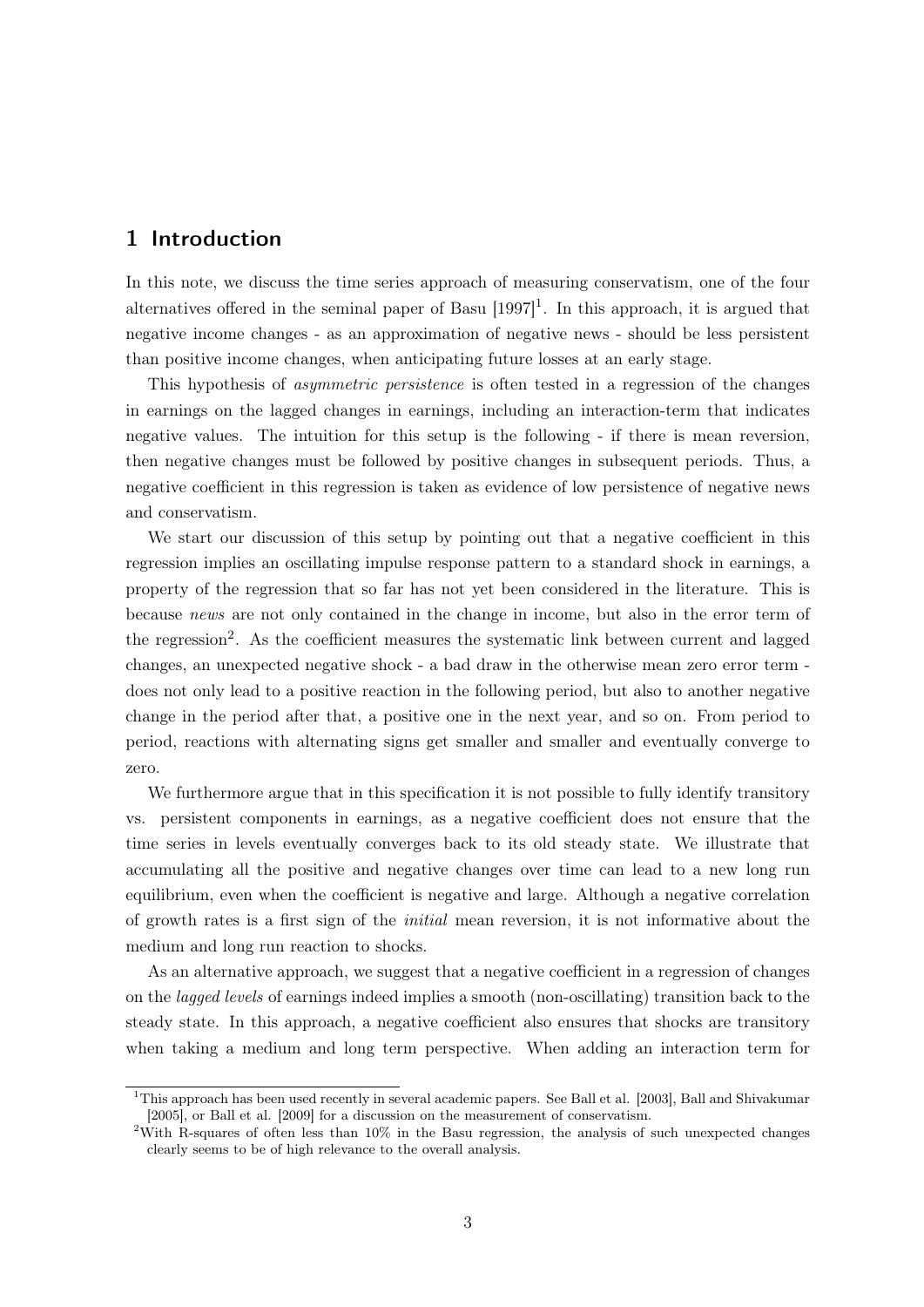negative values, it is related to the Enders and Granger [1998] threshold autoregressive (TAR) model. The impulse response pattern to an unexpected negative shock in this regression is closely related to the one-time dip in the earnings process that is displayed in Figure 1b of Basu [1997] and we therefore argue that it is conceptually more consistent with the testable hypothesis of conservatism.

Within the threshold unit root approach, it is possible to test for persistence after (i) negative lagged levels (ii) negative lagged changes and (iii) below average values. Choosing the appropriate definition of the dummy variable, it is not subject to the critique of survivorship bias that the literature often attributes to the regression of levels on lagged levels, as it is not necessary to condition on actual losses.

Finally, our proposed regression can easily be extended to higher order autoregressive processes, by including further lagged changes in earnings, just as a standard Dickey-Fuller unit root test can be extended to an augmented Dickey-Fuller test. The augmented Dickey-Fuller test is often applied in empirical macroeconomics, when conducting tests of persistence in aggregate income (see Nelson and Plosser [1982], Campbell and Mankiw [1987] and Cheung and Chinn [1997]).

We apply both approaches to a common data set of 136 firms in the S&P500 index that were listed continuously from 1950 until 2008. In our alternative regression setup, we can confirm the main findings in the literature on the asymmetric timeliness of loss recognition, in particular the asymmetry between positive and negative shocks. We also find, however, that the results differ in the details of the rest of the regression. For instance, the response of the positive shock in our specification is also transitory, although the return to steady state takes much longer than in the case of a negative shock - a result that appears quite plausible in the context of the underlying assumption on the transitory nature of accounting income.

In order to evaluate why our alternative approach overall leads to qualitatively similar findings as the previous literature, we conduct a Monte Carlo simulation, where we simulate several  $AR(1)$  time series, with different degrees of persistence. The advantage of this approach is that we know the true data generating process and we can evaluate which regression specification identifies the persistence levels of this process more precisely. We find that for most persistence levels, both regression specifications can identity the mean reversion that is present in the data. The regression of changes on lagged changes, however, substantially underestimates the true degree of mean reversion. Furthermore, for persistence levels close to unity, the unit root test still is able to identify mean reversion, while in the regression of changes on lagged changes, the reversion coefficient becomes insignificant. This simulation helps to explain the findings on positive shocks in the data set of the  $S\&P500$  firms.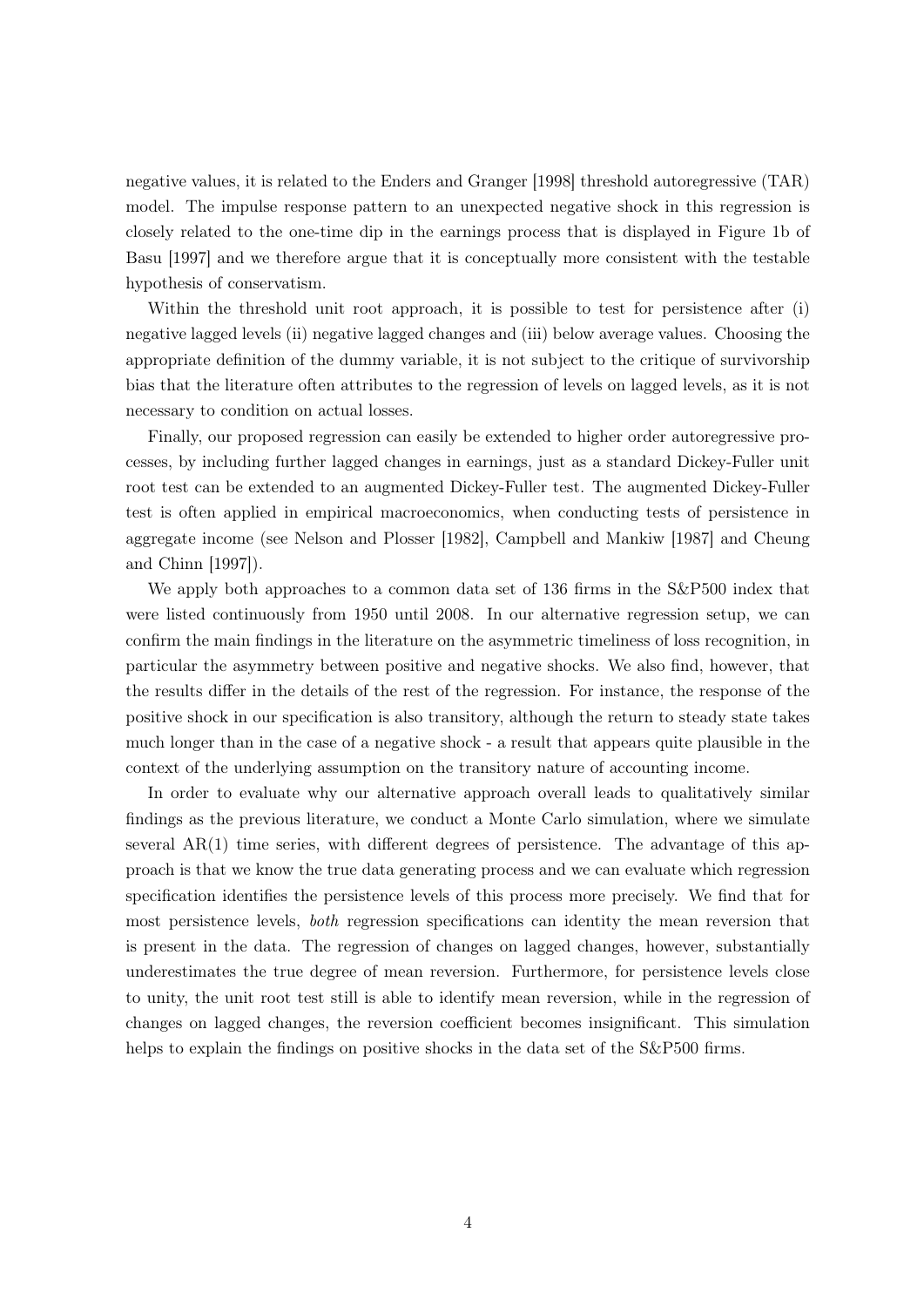#### 2 The time series measure of conservatism

In the Basu [1997] and Ball and Shivakumar [2005] time series approach to measuring conservatism, economic income is assumed to be completely transitory and independent of prior periods, whereas accounting income depends on prior periods through the delayed translation into the accounts. These and related papers<sup>3</sup> have aimed to document, that under conservative behavior, negative changes in income are more transitory than positive changes.

The regression specification that is typically used to test this hypothesis is:

$$
\Delta NI_{i,t} = \alpha_0 + \alpha_1 D_{i,t-1} + \alpha_2 \Delta NI_{i,t-1} + \alpha_3 D_{i,t-1} * \Delta NI_{i,t-1} + \epsilon_{i,t}
$$
\n<sup>(1)</sup>

where  $\Delta NI_{i,t}$  is the change in net income standardized with totals assets (from  $t-1$ ),  $\Delta NI_{i,t-1}$ is the lagged change in net income, and  $D_{i,t-1}$  is a dummy variable that takes the value of one if the lagged change was negative and zero otherwise.  $\epsilon_{i,t}$  is a mean zero error term. The standard interpretation is the following:  $\alpha_2 = 0$ , if deferred recognition of economic gains in accounting income leads to *persistence* of positive income shocks.  $\alpha_2 + \alpha_3 < 0$  if economic losses are transitory components in accounting income. Concerning conservatism,  $\alpha_3 < 0$ , if losses are recognized more timely than gains. The intuition for the Basu [1997] and Ball and Shivakumar [2005] test specification appears straightforward. If income is to be transitory, positive changes need to be followed by negative changes in later periods.

Our first main point in this note is that the test specification in equation 1 is to rigid to test this straightforward intuition. This can be best illustrated, when neglecting the focus on gains and losses for a moment and simply looking at the stochastic process that drives income in general over time. In this case the regression specification - without the dummy and the interaction term - can be simplified to:

$$
\Delta NI_{i,t} = \alpha_0 + \alpha_1 \Delta NI_{i,t-1} + \epsilon_{i,t}.\tag{2}
$$

A negative and significant  $\alpha_1$  in regression 2, following the Basu [1997] intuition, would be consistent with the view that income is transitory and the larger the negative coefficient, the faster the mean reversion in income. However, negative changes in income would not *only* be followed by positive changes in period  $t + 1$ , but also by another negative jump in  $t + 2$ , again a positive jump in the following year, and so on. If  $\alpha_1$  is negative it would imply an oscillating impulse response pattern to a standard shock in income. The impulse response pattern implied by a coefficient of, for instance, -0.692 (the baseline estimate in Basu [1997]), is indicated by the red solid line (marked by triangles) in Figure 1. This oscillating impulse response pattern is difficult to be reconciled with the hypothesis behind the Basu [1997] setup - a single period negative downturn for negative income shocks, as outlined in Figure 1b of

 $3$ See Section 6.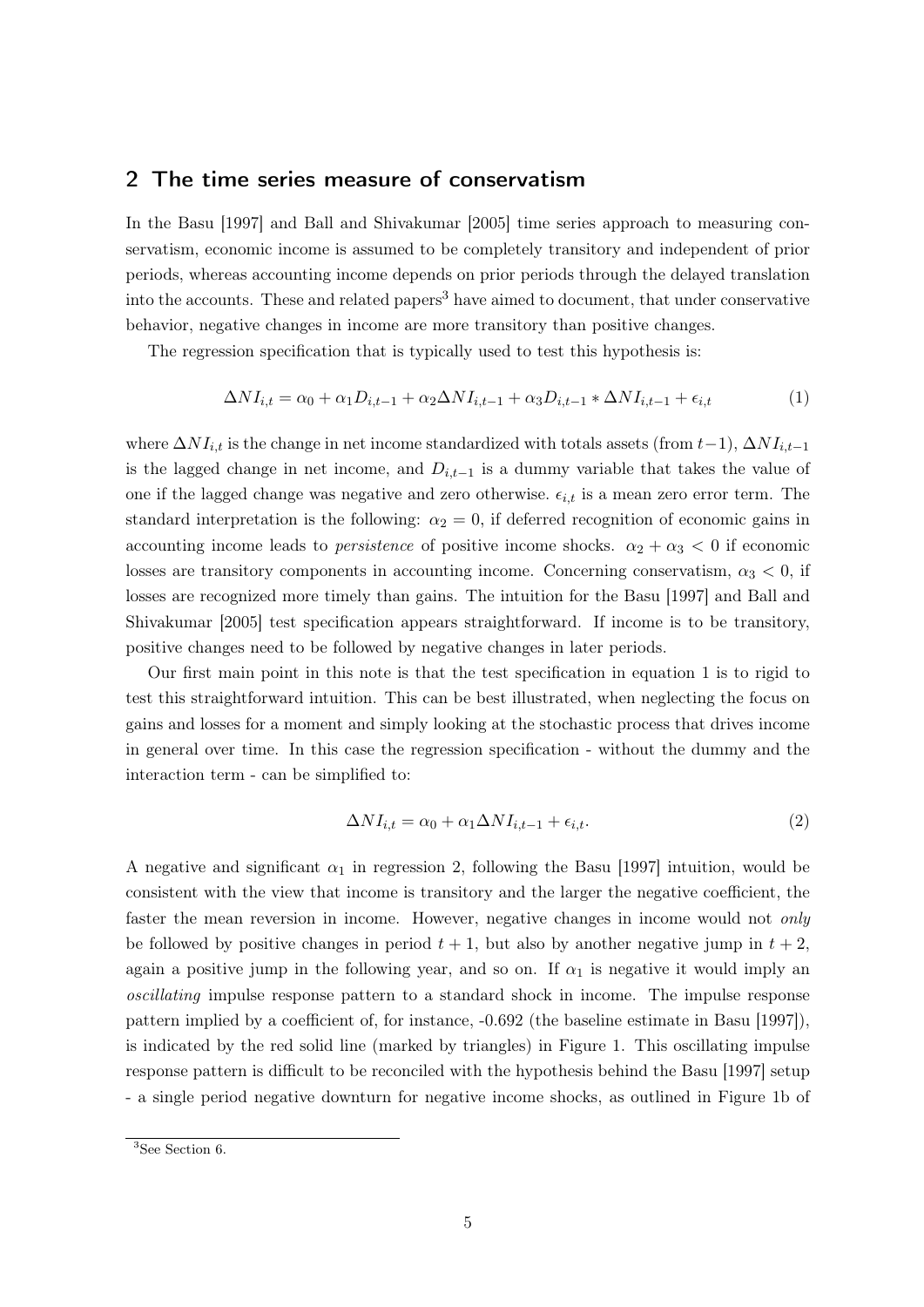

Figure 1: Impulse response pattern of positive and negative alpha, with alpha  $\lt 1$ , in the Basu [1997] regression

his paper.

This point can also be made more formally, by inverting the  $AR(1)$  process to a moving average (MA) process. We start from equation 2, ignoring the constant and using the fact that the time series process is stable over time. We then can recursively insert values for  $\Delta NI_{i,t-1}$ :

$$
\Delta NI_{i,t} = \alpha_1 \Delta NI_{i,t-1} + \epsilon_{i,t}
$$
  
\n
$$
= \alpha_1 (\alpha_1 \Delta NI_{i,t-2} + \epsilon_{i,t-1}) + \epsilon_{i,t}
$$
  
\n
$$
= \alpha_1^2 \Delta NI_{i,t-2} + \alpha_1 \epsilon_{i,t-1} + \epsilon_{i,t}
$$
  
\n
$$
= \alpha_1^2 (\alpha_1 \Delta NI_{i,t-3} + \epsilon_{i,t-2}) + \alpha_1 \epsilon_{i,t-1} + \epsilon_{i,t}
$$
  
\n...  
\n
$$
= \alpha_1^n \Delta NI_{i,t-n} + \alpha_1^{n-1} \epsilon_{i,t-n-1} + ... + \alpha_1^2 \epsilon_{i,t-2} + \alpha_1 \epsilon_{i,t-1} + \epsilon_{i,t},
$$

and, letting  $n$  go to infinity, we find that:

$$
Lim_{n\to\infty}\Delta NI_{i,t}=\sum_{n=1}^{\infty}\alpha_1^n\epsilon_{i,t-n}+\epsilon_{i,t}.
$$

In this MA representation of the AR(1) process, we see that for a negative  $\alpha$ , the response to an unanticipated shock must oscillate, as the coefficient is raised to the  $n-$ th power. Thus, there will be positive reactions in even years and negative reactions in odd years.

When we accumulate these changes, in order to get back to the levels of income - that are more directly comparable to the time paths displayed in Figure 1b of Basu [1997] - the amplitude of the oscillating pattern decreases somewhat, but a second problem of the specification becomes apparent. As illustrated in Figure 2, there remains a substantial positive persistent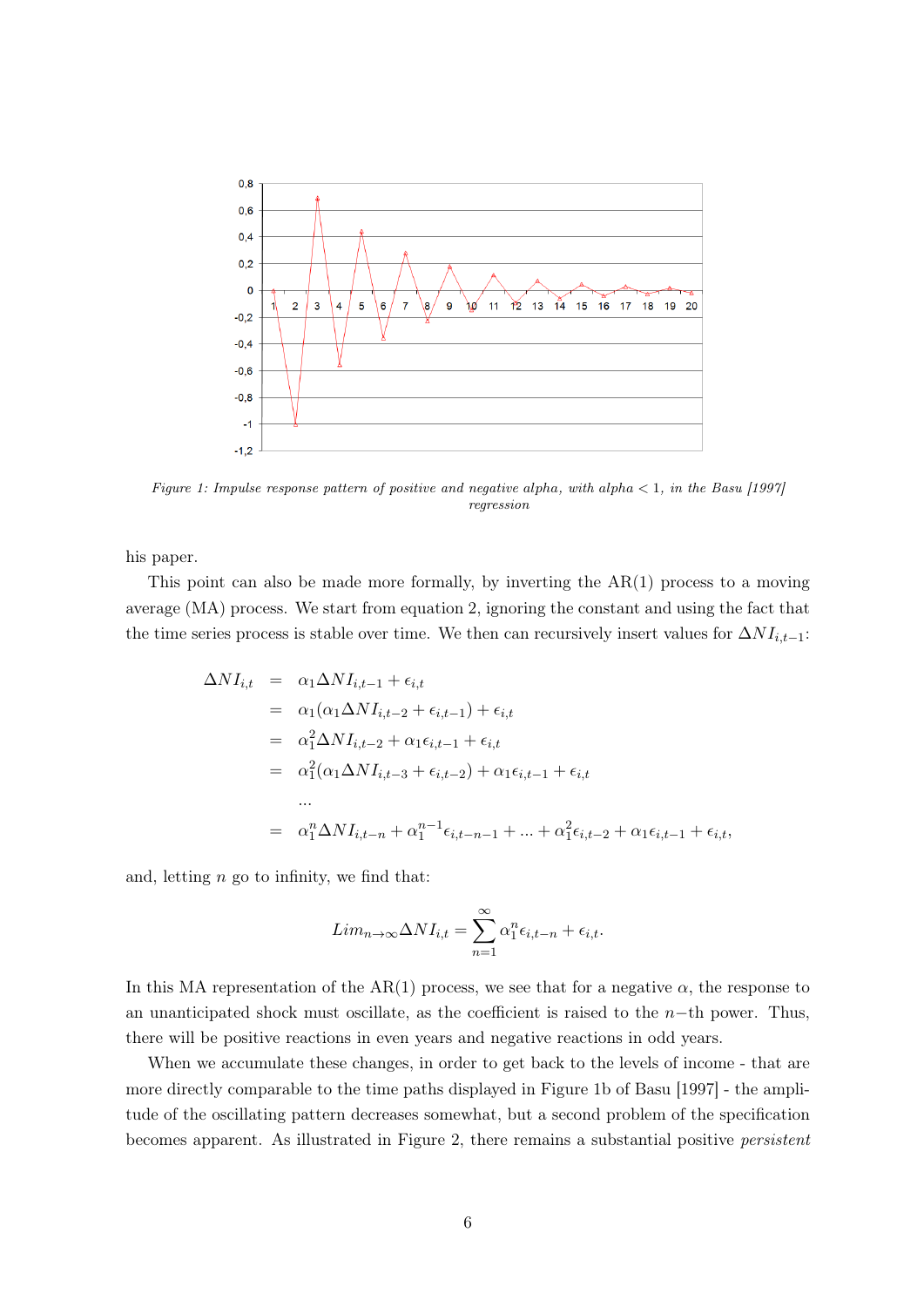component in the long run. The long run steady state persistence level can be computed as  $\frac{1}{1-\alpha_1}$ . The negative coefficient of  $\alpha_1$  is therefore not *sufficient* to conclude that the changes in income are not persistent in the long run.



Figure 2: Accumulation of changes

#### 3 An alternative approach

A more conventional time series test for persistence would regress the changes in a given variable on the lagged levels, rather than on the lagged changes. This specification, often referred to as the Dickey and Fuller [1979, 1981] test is discussed, for instance, in Hamilton [1994], or Luetkepohl and Kraetzig [2004], and is widely used in applied time series econometrics. In this section we would like to illustrate how conservatism could be tested in this alternative setup.

Suppose we start from a regression similar to equation 2, but with the levels of income,  $NI_{i,t-1}$ , on the right hand side, rather than the changes,  $\Delta NI_{i,t-1}$ <sup>4</sup>:

$$
\Delta NI_{i,t} = \beta_0 + \beta_1 NI_{i,t-1} + \epsilon_{i,t}.
$$
\n(3)

The estimation of the coefficient  $\beta_1$  has several benefits compared to the estimation of  $\alpha_1$  in regression 2. First, a negative coefficient on  $\beta_1$  would imply the smooth impulse response pattern shown in the blue line (marked by stars) of Figure 2 that comes much closer to the time path after a negative shock displayed in Figure 1b of Basu  $[1997]$ <sup>5</sup>. The larger the  $\beta_1$ , the

<sup>&</sup>lt;sup>4</sup>This specification is abstracting from serial correlation in the changes of accounting income. This lagged terms could be added to the regression as control variables, without changing the interpretation of the  $\beta_1$ coefficient. This would than be a full augmented Dickey and Fuller [1979] test specification as discussed in Hamilton [1994], equation 17.7.11.

<sup>&</sup>lt;sup>5</sup>Formally, this can be shown, when adding  $NI_{i,t-1}$  on both sides of the equation. As  $\beta_1 + 1$  is always positive,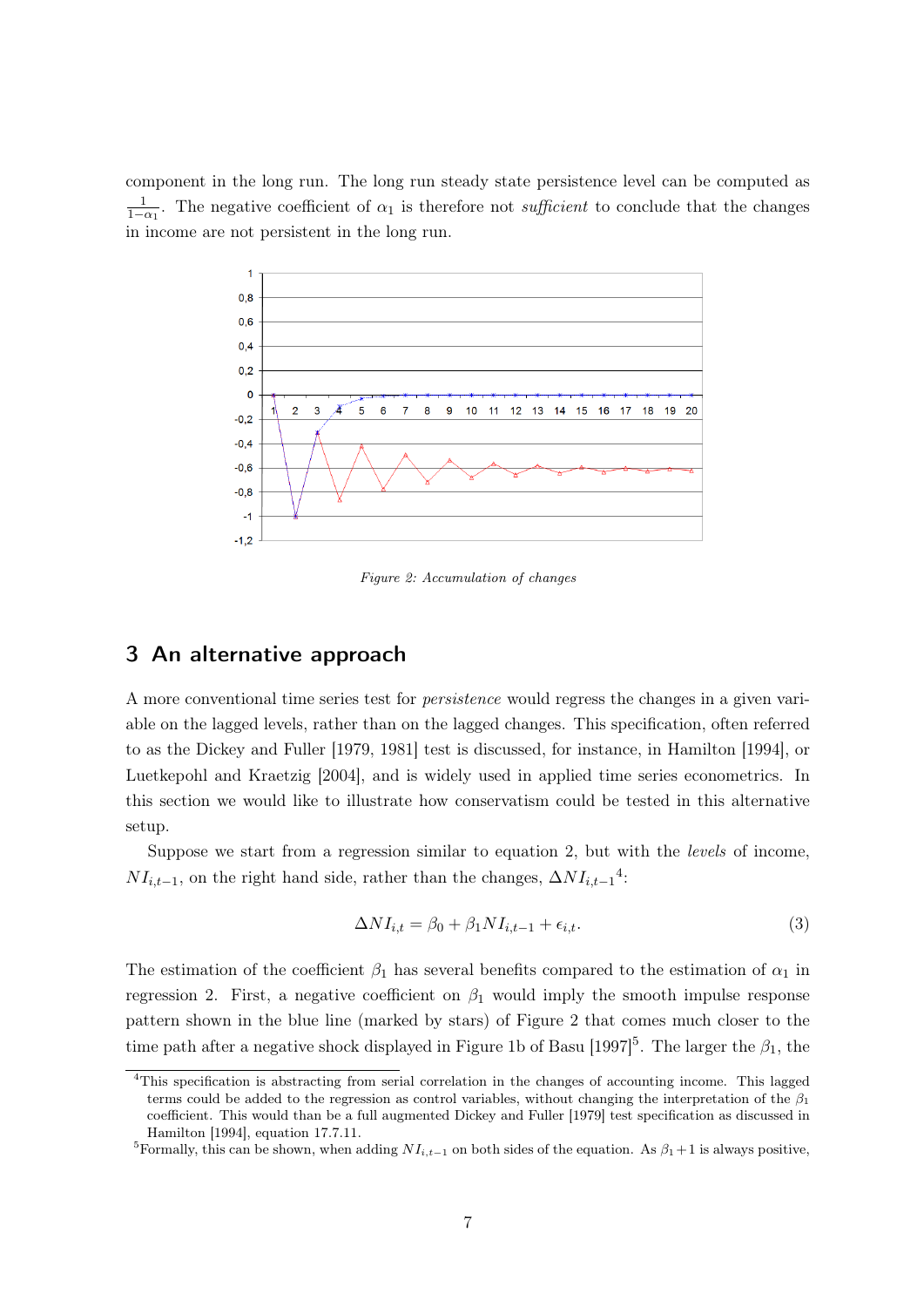faster the reversion to the mean. If  $\beta_1$  is equal to zero, changes in income would be persistent, just like in the interpretation for  $\alpha_1$  in the original Basu [1997] and Ball and Shivakumar [2005] regression. Furthermore, if  $\beta_1 < 0$ , it would imply that in the long run the persistence of the shocks would actually be equal to zero: When the lagged levels were small, the change would be positive and if lagged levels were large, changes would be negative. A negative coefficient of  $\beta_1$  would therefore imply the return to a long run steady state, and any deviation from this steady state would be transitory.

In an extension of this simplified regression, one could estimate the following equation that addresses the issue of asymmetric persistence of negative and positive gains in income data, when adding an interaction term,  $D_{i,t-1}$ , that captures negative lagged values:

$$
\Delta NI_{i,t} = \beta_0 + \beta_1 D_{i,t-1} + \beta_2 NI_{i,t-1} + \beta_3 D_{i,t-1} * NI_{i,t-1} + \epsilon_{i,t}.
$$
\n(4)

In this regression, positive income gains would be persistent if  $\beta_2 = 0$ . Negative income would be transitory if  $\beta_2 + \beta_3 < 0$  and losses would be recognized more timely than gains if  $\beta_3 < 0$ .

The regression equation in 4 is related to the unit root tests with asymmetric adjustment proposed by Enders and Granger [1998]. In their threshold autoregressive (TAR) models, they test for the same type of asymmetric persistence after positive and negative lagged values, or changes - in an application to the term structure of interest rates - as the empirical accounting literature does in earnings data. The next section shows that a direct estimation of a TAR model leads to similar results as regression 4, that remains more closely related to the original Basu specification.<sup>6</sup>

The dummy variable can take different forms in the TAR model and in our proposed setup. It is possible to test the persistence of shocks after negative lagged levels, negative lagged changes, and above (or below) average values. In the empirical section, we will discuss all three possibilities.

An advantage of the TAR approach is that it can be easily extended to higher order autoregressive processes. Suppose the true data generating process is an  $AR(p)$ , rather than an  $AR(1)$  process. In this case, the regression can be augmented with lagged values of the changes in income (a derivation of this specification is fully analogous to the derivation of the augmented Dickey-Fuller test). The specification of higher order autoregressive processes

and between 0 and 1, any change in  $\epsilon_{i,t}$  would smoothly disappear over time.

 $6N$ ote that the TAR model was not yet developed at the time of the original contribution of Basu [1997]. We also do not fully adopt the TAR model, as in principle the Basu [1997] regression is a more natural setup for the research question of conservatism. While the TAR model tests whether positive and negative shocks, respectively, are persistent, the Basu [1997] setup is designed to test the significance of difference in the persistence between the two. This later question could only be answered in the Enders and Granger [1998] TAR model, when additionally performing a Wald test.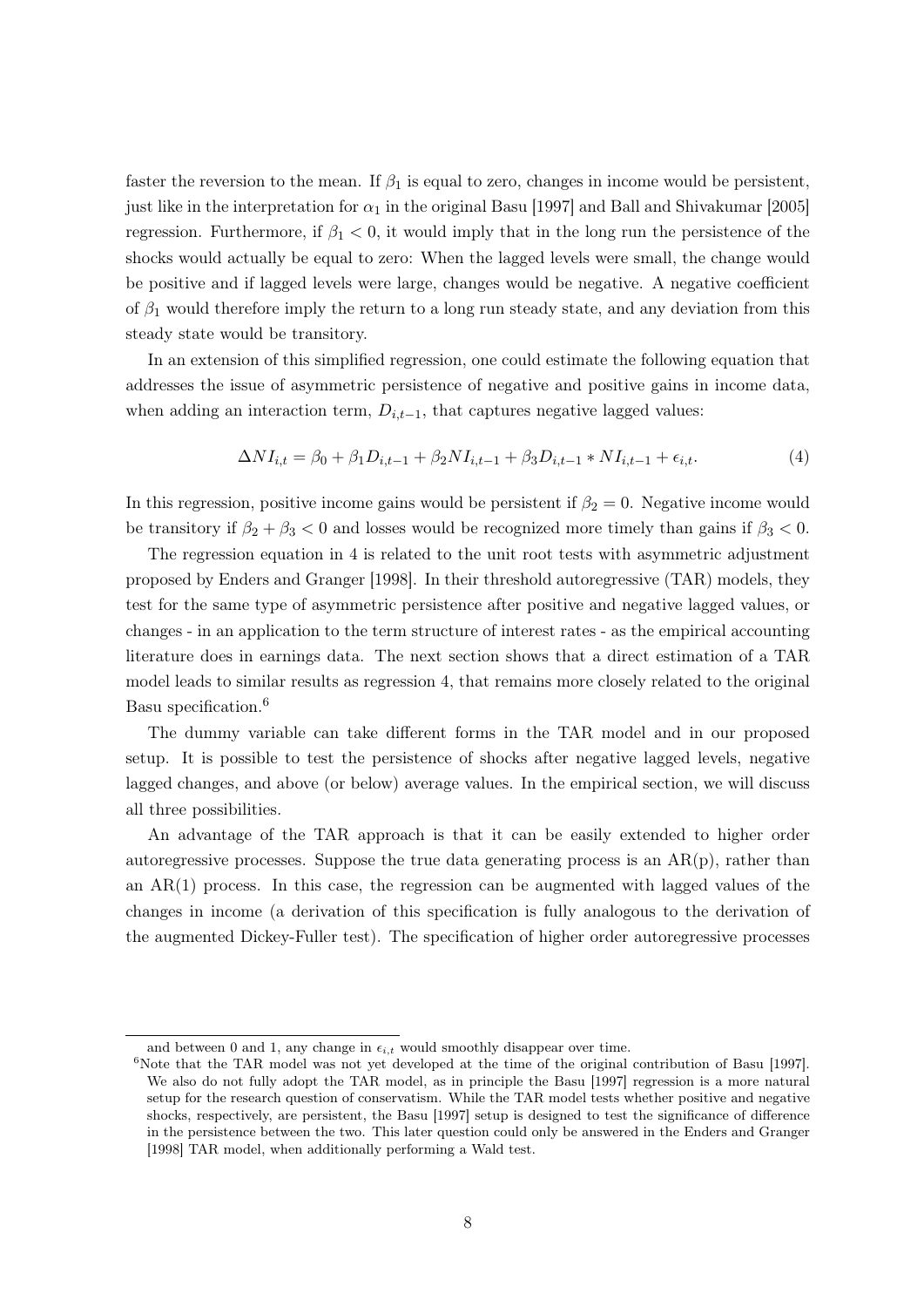would be :

$$
\Delta NI_{i,t} = \beta_0 + \beta_1 D_{i,t-1} + \beta_2 NI_{i,t-1} + \beta_3 D_{i,t-1} * NI_{i,t-1} + \sum_{j=1}^p \gamma_j \Delta NI_{i,t} + \epsilon_{i,t}.
$$
 (5)

In this augmented setup, the interpretation of the coefficients  $\beta_1, \beta_2$  and  $\beta_3$  would remain unchanged, compared to the regression in equation 4.

#### 4 An application to a common data set

In this section we apply both regression specifications to a common data set. We use 136 firms from the S&P500 index in a sample from 1950 to 2008. This selection contains all firms that have been included in the index since it was first constructed in 1950. We have, thus, a panel data set that can be analyzed without major concerns about some of the other common econometric issues, such as unbalanced samples or small sample properties of the estimators.

We start by estimating the standard Basu [1997] and Ball and Shivakumar [2005] regression (see equation 1). A dummy variable captures whether the changes in the previous period were negative or not. Table 1 shows that we obtain very similar results to those that are typically reported in the literature. In the first set of three columns we report the results for income before extraordinary items, using various techniques of accounting for firm fixed effects. Regression (1) includes no fixed effects. Regression (2) includes firm fixed effects and regression (3) uses the Arellano and Bond [1991] approach that accounts for fixed effects by differencing both sides of the equation<sup>7</sup>. In columns 4-6, we repeat the exercise for net income. Finally, in columns 7-12, we estimate the same regressions with a panel data set that was corrected for outliers using the multivariate Hadi [1994] procedure, while in regressions 1-6, we simply excluded the 1% extreme observations.

In all regressions we confirm the main Basu [1997] and Ball and Shivakumar [2005] results for our data set. In particular,  $\alpha_3$  is negative and statistically significant, confirming the asymmetric timeliness of earnings. The evidence on  $\alpha_2$  is more mixed. In five out of twelve regressions,  $\alpha_2$  is negative and significant, in the remaining regressions it is insignificant. In all cases the coefficients are close to zero. This mixed evidence is also consistent with other studies, but it constitutes a puzzle, when thinking about the implications for the long run. An insignificant coefficient would imply that shocks to positive changes in net income are truly persistent - a positive change in net income would forever remain in the data series. A negative coefficient would imply that positive changes are transitory, but just relatively more persistent than negative changes. Using a Wald Test, we confirm that the sum of  $\alpha_2$  and  $\alpha_3$ is negative and significant in all cases.

<sup>7</sup>We also tested for Year and Firm/Year fixed effects. The results do not change quantitatively and are available upon request.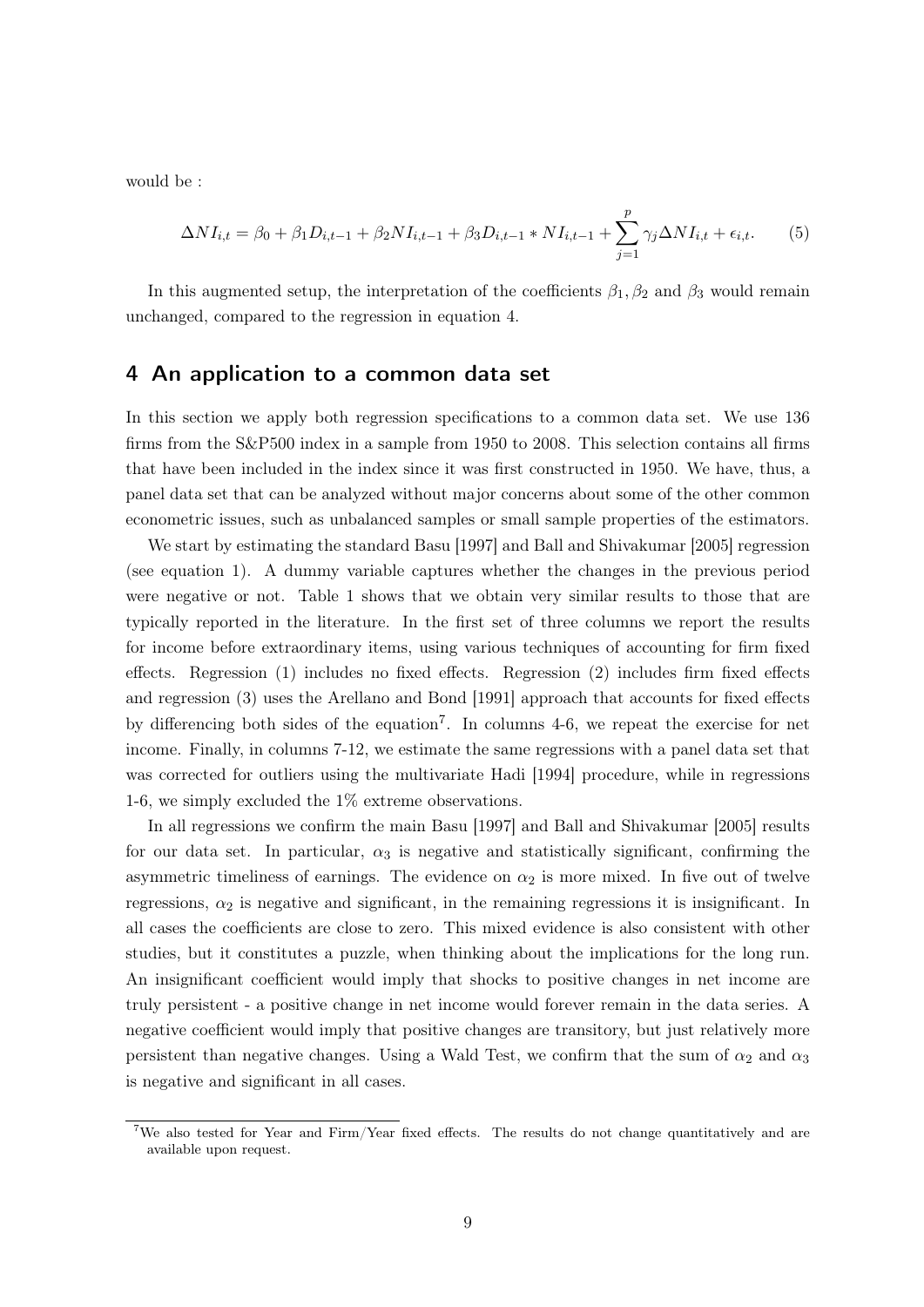| $\Delta NI_{i,t} = \alpha_0 + \alpha_1 D_{i,t-1} + \alpha_2 \Delta NI_{i,t-1} + \alpha_3 D_{i,t-1} * \Delta NI_{i,t-1} + \epsilon_{i,t}$ |                          |                    |                          |                   |           |                          |                      |           |                          |                      |           |           |
|------------------------------------------------------------------------------------------------------------------------------------------|--------------------------|--------------------|--------------------------|-------------------|-----------|--------------------------|----------------------|-----------|--------------------------|----------------------|-----------|-----------|
|                                                                                                                                          |                          | $\Delta IX_{i.t.}$ |                          | $\Delta NI_{i,t}$ |           |                          | $\Delta I X H_{i.t}$ |           |                          | $\Delta N I H_{i,t}$ |           |           |
|                                                                                                                                          | $\overline{\phantom{0}}$ | Fi                 | AB                       | $\qquad \qquad -$ | Fi        | AB                       | ۰.                   | Fi        | AB                       |                      | Fi        | AВ        |
|                                                                                                                                          |                          | $\overline{2}$     | 3                        | $\overline{4}$    | 5         | 6                        | $\overline{7}$       | 8         | 9                        | 10                   | 11        | 12        |
| $\alpha_0$                                                                                                                               | $-0.001$                 | $-0.001$           | $-0.003$                 | $-0.001$          | $-0.002$  | $-0.004$                 | $-0.001$             | $-0.001$  | $-0.002$                 | $-0.001$             | $-0.002$  | $-0.003$  |
|                                                                                                                                          | $(-1.76)$                | $(-2.55)$          | $(-1.94)$                | $(-1.42)$         | $(-2.01)$ | $(-2.19)$                | $(-1.86)$            | $(-2.77)$ | $(-1.25)$                | $(-2.00)$            | $(-2.57)$ | $(-1.41)$ |
| $\alpha_1 D_{i,t-1}$                                                                                                                     | $-0.004$                 | $-0.004$           | $-0.002$                 | $-0.006$          | $-0.006$  | $-0.004$                 | $-0.005$             | $-0.005$  | $-0.003$                 | $-0.006$             | $-0.007$  | $-0.005$  |
|                                                                                                                                          | $(-4.46)$                | $(-4.58)$          | $(-1.17)$                | $(-6.15)$         | $(-6.28)$ | $(-1.86)$                | $(-5.21)$            | $(-4.95)$ | $(-1.82)$                | $(-6.27)$            | $(-6.42)$ | $(-2.83)$ |
| $\alpha_2 \Delta NI_{i,t-1}$                                                                                                             | $-0.063$                 | $-0.047$           | 0.101                    | $-0.142$          | $-0.123$  | 0.009                    | $-0.065$             | $-0.050$  | 0.057                    | $-0.137$             | $-0.118$  | $-0.056$  |
|                                                                                                                                          | $(-1.91)$                | $(-1.58)$          | (1.27)                   | $(-4.10)$         | $(-3.57)$ | (0.13)                   | $(-2.20)$            | $(-1.90)$ | (0.63)                   | $(-4.45)$            | $(-3.67)$ | $(-0.68)$ |
| $\alpha_3D_{i,t-1}*\Delta NI_{i,t-1}$                                                                                                    | $-0.206$                 | $-0.244$           | $-0.351$                 | $-0.261$          | $-0.305$  | $-0.395$                 | $-0.246$             | $-0.281$  | $-0.313$                 | $-0.282$             | $-0.326$  | $-0.328$  |
|                                                                                                                                          | $(-4.47)$                | $(-5.08)$          | $(-2.55)$                | $(-5.32)$         | $(-5.21)$ | $(-3.41)$                | $(-5.91)$            | $(-6.68)$ | $(-1.96)$                | $(-6.16)$            | $(-5.71)$ | $(-2.40)$ |
| Obs.                                                                                                                                     | 7,368                    | 7,368              | 7,368                    | 7,364             | 7,364     | 7,364                    | 7,428                | 7,428     | 7,428                    | 7,412                | 7,412     | 7,412     |
| $R^2$                                                                                                                                    | 0.022                    | 0.022              | $\overline{\phantom{a}}$ | 0.056             | 0.056     | $\overline{\phantom{a}}$ | 0.031                | 0.031     | $\overline{\phantom{a}}$ | 0.062                | 0.062     | ۰         |

Table 1: Regression of changes in earnings on lagged changes in earnings for all firm-years (Basu [1997] specification) $\overline{\lambda N I}$  +

Definition of variables:  $\Delta I X_{i,t}$ , change in income before extraordinary items for firm i from year  $t - 1$  to year t after standard outlier detection.  $\Delta N I_{i,t}$ , change in net income for firm i from year  $t-1$  to year t after standard outlier detection.  $\Delta I X H_{i,t}$ , change in income before extraordinary items for firm i from year  $t-1$  to year t after outlier detection by Hadi [1994].  $\Delta N I H_{i,t}$ , change in net income for firm i from year  $t-1$  to year t after outlier detection by Hadi [1994].  $D_{i,t-1} = 1$  if  $\Delta NI_{i,t-1} < 0$ ; =0 otherwise. All variables are standardized by total assets for firm i at the end of year  $t - 1$ .

The regressions exclude extreme 1% on each side in the standard outlier detection. The outlier detection by Hadi [1994] correspondently contains <sup>a</sup> significance level of 1%.

White [1980] t-statistics in parentheses for the regressions with and without fixed effects. Windmeijer [2005] corrected z-statistics in parentheses for the regressions with the Arellano and Bond [1991] estimator.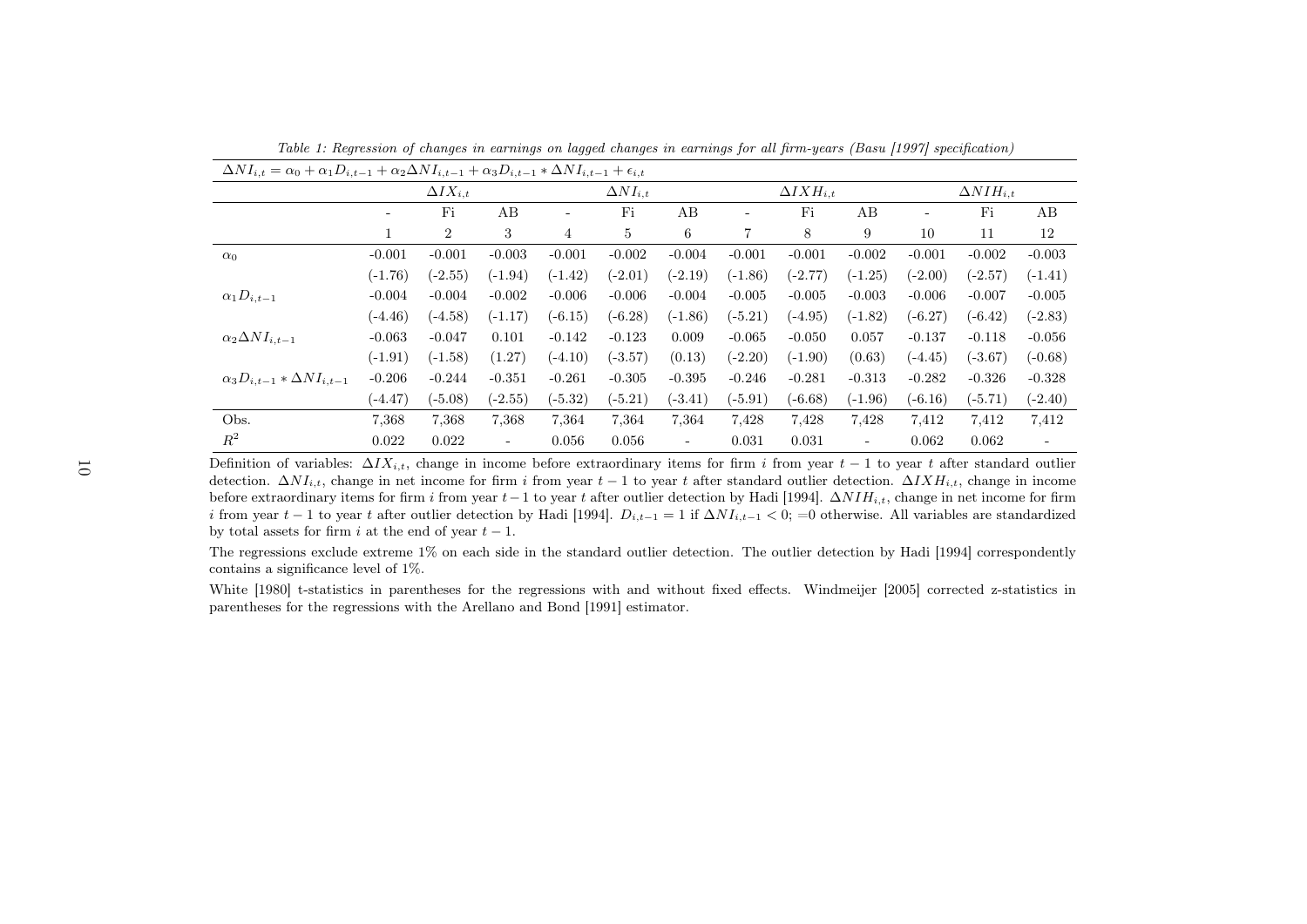| $\Delta NI_{i,t} = \beta_0 + \beta_1 D_{i,t-1} + \beta_2 NI_{i,t-1} + \beta_3 D_{i,t-1} * NI_{i,t-1} + \epsilon_{i,t}$ |              |                   |                          |                          |                   |                          |            |                      |                |                          |                      |                          |
|------------------------------------------------------------------------------------------------------------------------|--------------|-------------------|--------------------------|--------------------------|-------------------|--------------------------|------------|----------------------|----------------|--------------------------|----------------------|--------------------------|
|                                                                                                                        |              | $\Delta IX_{i,t}$ |                          |                          | $\Delta NI_{i,t}$ |                          |            | $\Delta I X H_{i.t}$ |                |                          | $\Delta N I H_{i.t}$ |                          |
|                                                                                                                        |              | $\rm{Fi}$         | $\mathbf A\mathbf B$     | $\overline{\phantom{0}}$ | $\rm{Fi}$         | AB                       |            | $\rm{Fi}$            | AB             | $\overline{\phantom{a}}$ | $\rm{Fi}$            | AB                       |
|                                                                                                                        | $\mathbf{1}$ | $\overline{2}$    | 3                        | 4                        | $\overline{5}$    | $\,6$                    | 7          | $8\,$                | 9              | 10                       | 11                   | $12\,$                   |
| Panel (a) $\Delta NI_{i,t-1} < 0$                                                                                      |              |                   |                          |                          |                   |                          |            |                      |                |                          |                      |                          |
| $\beta_0$                                                                                                              | 0.008        | 0.017             | 0.029                    | 0.009                    | $0.018\,$         | 0.030                    | 0.009      | $0.018\,$            | 0.024          | 0.009                    | 0.018                | 0.024                    |
|                                                                                                                        | (10.05)      | (12.61)           | (7.66)                   | (8.24)                   | (11.29)           | (9.08)                   | (10.76)    | (14.04)              | (8.44)         | (8.85)                   | (11.89)              | (7.01)                   |
| $\beta_1 D_{i,t-1}$                                                                                                    | $-0.003$     | $-0.004$          | $-0.004$                 | $-0.004$                 | $-0.004$          | $-0.004$                 | $-0.004$   | $-0.004$             | $-0.005$       | $-0.004$                 | $-0.005$             | $-0.005$                 |
|                                                                                                                        | $(-4.38)$    | $(-4.55)$         | $(-2.44)$                | $(-4.25)$                | $(-4.15)$         | $(-2.25)$                | $(-5.04)$  | $(-4.92)$            | $(-3.15)$      | $(-4.65)$                | $(-4.50)$            | $(-2.68)$                |
| $\beta_2 NI_{i,t-1}$                                                                                                   | $-0.123$     | $-0.229$          | $-0.383$                 | $-0.145$                 | $-0.260$          | $-0.409$                 | $-0.130$   | $-0.238$             | $-0.305$       | $-0.150$                 | $-0.264$             | $-0.328$                 |
|                                                                                                                        | $(-14.62)$   | $(-15.05)$        | $(-8.39)$                | $(-14.09)$               | $(-14.45)$        | $(-10.78)$               | $(-16.00)$ | $(-16.86)$           | $(-8.66)$      | $(-15.53)$               | $(-15.39)$           | $(-7.66)$                |
| $\beta_3 D_{i,t-1} * NI_{i,t-1}$                                                                                       | $-0.179$     | $-0.117$          | $-0.071$                 | $-0.269$                 | $-0.201$          | $-0.138$                 | $-0.216$   | $-0.149$             | $-0.083$       | $-0.300$                 | $-0.230$             | $-0.167$                 |
|                                                                                                                        | $(-5.76)$    | $(-3.16)$         | $(-1.76)$                | $(-8.16)$                | $(-5.06)$         | $(-3.12)$                | $(-7.64)$  | $(-4.16)$            | $(-2.06)$      | $(-9.49)$                | $(-5.94)$            | $(-3.34)$                |
| Obs.                                                                                                                   | 7,294        | 7,294             | 7,294                    | 7,292                    | 7,292             | 7,292                    | 7,413      | 7,413                | 7,413          | 7,395                    | 7,395                | 7,395                    |
| $\mathbb{R}^2$                                                                                                         | 0.059        | 0.055             | $\overline{\phantom{a}}$ | 0.086                    | 0.081             | $\overline{\phantom{a}}$ | 0.077      | 0.073                | $\blacksquare$ | 0.102                    | 0.096                | $\overline{\phantom{a}}$ |
| Panel (b) $NI_{i,t-1} < 0$                                                                                             |              |                   |                          |                          |                   |                          |            |                      |                |                          |                      |                          |
| $\beta_0$                                                                                                              | 0.006        | $\,0.015\,$       | 0.021                    | 0.005                    | 0.016             | 0.020                    | 0.006      | 0.016                | 0.020          | 0.006                    | 0.017                | 0.019                    |
|                                                                                                                        | (5.21)       | (10.14)           | (3.98)                   | (3.80)                   | (8.08)            | (4.25)                   | (5.90)     | (10.99)              | (4.48)         | (4.63)                   | (9.19)               | (4.76)                   |
| $\beta_1 DNI_{i,t-1}$                                                                                                  | 0.006        | 0.004             | 0.009                    | 0.011                    | 0.008             | 0.014                    | 0.008      | 0.005                | 0.006          | 0.011                    | 0.008                | 0.011                    |
|                                                                                                                        | (4.40)       | (2.45)            | (2.56)                   | (5.82)                   | (3.36)            | (3.56)                   | (5.29)     | (2.78)               | (2.04)         | (6.38)                   | (3.50)               | (3.30)                   |
| $\beta_2 NI_{i,t-1}$                                                                                                   | $-0.090$     | $-0.200$          | $-0.286$                 | $-0.107$                 | $-0.232$          | $-0.295$                 | $-0.096$   | $-0.212$             | $-0.268$       | $-0.117$                 | $-0.245$             | $-0.280$                 |
|                                                                                                                        | $(-7.74)$    | $(-12.53)$        | $(-4.45)$                | $(-7.17)$                | $(-10.84)$        | $(-5.58)$                | $(-9.06)$  | $(-13.70)$           | $(-4.93)$      | $(-8.73)$                | $(-12.64)$           | $(-5.93)$                |
| $\beta_3 DNI_{i,t-1} * NI_{i,t-1}$                                                                                     | $-0.087$     | $-0.079$          | $-0.145$                 | $-0.122$                 | $-0.105$          | $-0.190$                 | $-0.097$   | $-0.083$             | $-0.123$       | $-0.122$                 | $-0.101$             | $-0.162$                 |
|                                                                                                                        | $(-5.14)$    | $(-4.07)$         | $(-4.08)$                | $(-5.82)$                | $(-4.45)$         | $(-4.87)$                | $(-5.98)$  | $(-4.42)$            | $(-3.86)$      | $(-6.21)$                | $(-4.63)$            | $(-4.93)$                |
| Obs.                                                                                                                   | 7,294        | 7,294             | 7,294                    | 7,292                    | 7,292             | 7,292                    | 7,413      | 7,413                | 7,413          | 7,395                    | 7,395                | 7,395                    |
| $\mathbb{R}^2$                                                                                                         | 0.056        | 0.054             | $\overline{\phantom{a}}$ | 0.076                    | 0.074             | ÷,                       | 0.071      | 0.069                |                | 0.088                    | 0.085                |                          |

Table 2: Regression of changes in earnings on lagged levels of earnings for all firm-years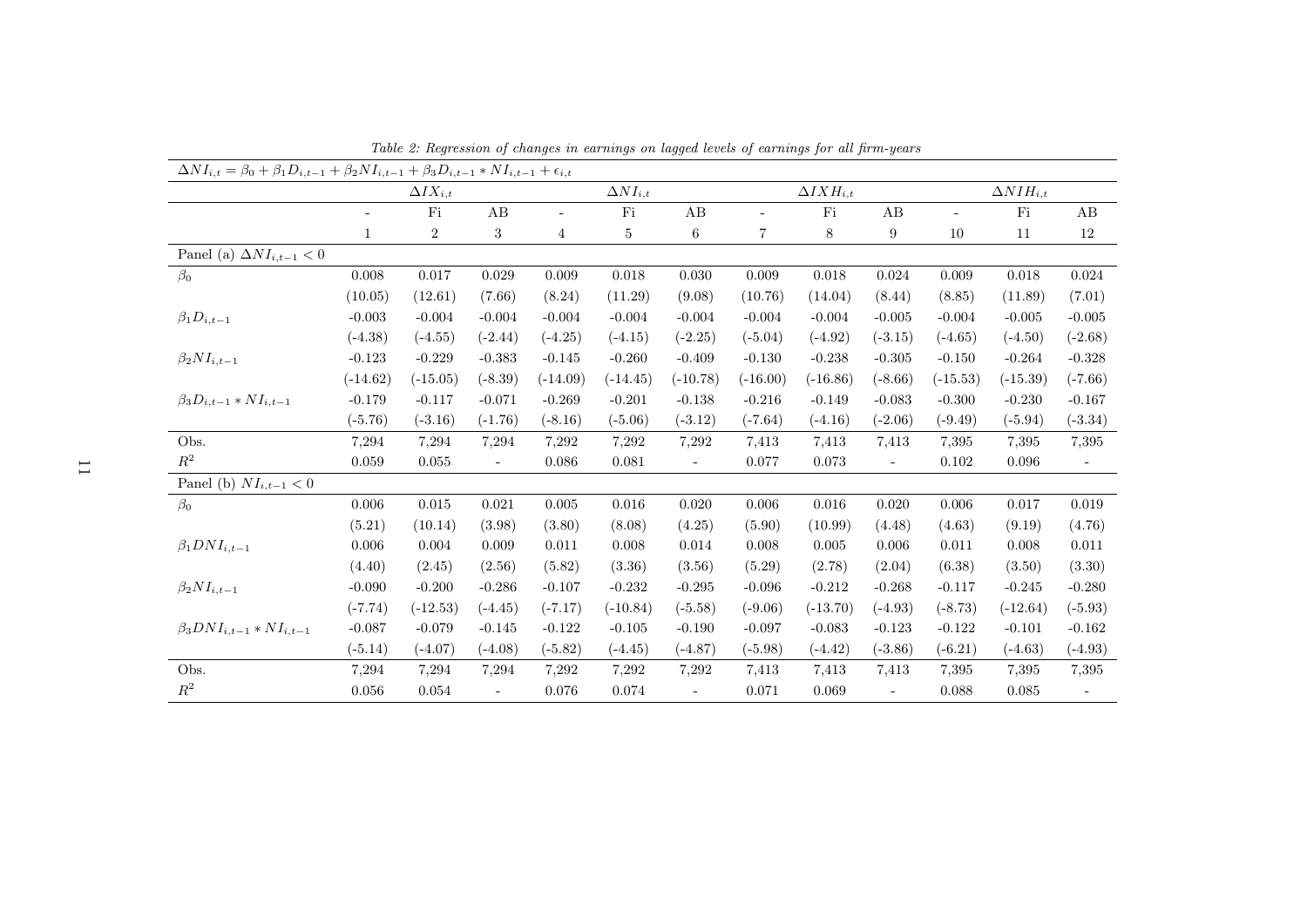Table 2 - Continued

| Panel (c) $NI_{i,t-1} < NI_{i,t-1}$ |           |           |                          |           |           |                          |           |           |           |            |           |                          |
|-------------------------------------|-----------|-----------|--------------------------|-----------|-----------|--------------------------|-----------|-----------|-----------|------------|-----------|--------------------------|
| $\beta_0$                           | 0.004     | 0.013     | 0.024                    | 0.006     | 0.016     | 0.012                    | 0.006     | 0.015     | 0.013     | 0.007      | 0.016     | 0.008                    |
|                                     | (2.21)    | (5.65)    | (2.55)                   | (2.98)    | (5.67)    | (1.10)                   | (3.39)    | (6.08)    | (1.19)    | (3.49)     | (5.52)    | (0.56)                   |
| $\beta_1 D_{i,t-1}$                 | 0.010     | 0.007     | 0.010                    | 0.012     | 0.007     | 0.026                    | 0.011     | 0.008     | 0.017     | 0.014      | 0.010     | 0.027                    |
|                                     | (5.24)    | (3.02)    | (1.00)                   | (4.88)    | (2.58)    | (2.44)                   | (5.38)    | (3.28)    | (1.46)    | (6.11)     | (3.31)    | (2.09)                   |
| $\beta_2 NI_{i,t-1}$                | $-0.086$  | $-0.200$  | $-0.356$                 | $-0.116$  | $-0.242$  | $-0.278$                 | $-0.108$  | $-0.223$  | $-0.232$  | $-0.125$   | $-0.247$  | $-0.215$                 |
|                                     | $(-5.75)$ | $(-9.11)$ | $(-4.17)$                | $(-6.45)$ | $(-8.98)$ | $(-2.81)$                | $(-6.95)$ | $(-9.68)$ | $(-2.20)$ | $(-7.39)$  | $(-8.83)$ | $(-1.66)$                |
| $\beta_3 D_{i,t-1} * NI_{i,t-1}$    | $-0.186$  | $-0.130$  | $-0.161$                 | $-0.242$  | $-0.166$  | $-0.334$                 | $-0.224$  | $-0.168$  | $-0.267$  | $-0.297$   | $-0.221$  | $-0.373$                 |
|                                     | $(-6.79)$ | $(-4.20)$ | $(-1.39)$                | $(-7.71)$ | $(-4.67)$ | (-2.88)                  | $(-8.61)$ | $(-5.53)$ | $(-2.08)$ | $(-10.44)$ | $(-6.20)$ | $(-2.63)$                |
| Obs.                                | 7,505     | 7,505     | 7,505                    | 7,507     | 7,507     | 7,507                    | 7,625     | 7,625     | 7,625     | 7,617      | 7,617     | 7,617                    |
| $R^2$                               | 0.066     | 0.063     | $\overline{\phantom{0}}$ | 0.091     | 0.086     | $\overline{\phantom{a}}$ | 0.103     | 0.098     | -         | 0.128      | 0.121     | $\overline{\phantom{0}}$ |

Definition of variables:  $\Delta I X_{i,t}$ , change in income before extraordinary items for firm i from year  $t-1$  to year t after standard outlier detection.  $\Delta NI_{i,t}$ , change in net income for firm i from year  $t-1$  to year t after standard outlier detection.  $\Delta I X H_{i,t}$ , change in income before extraordinary items for firm i from year  $t - 1$  to year t after outlier detection by Hadi [1994].  $\Delta N H_{i,t}$ , change in net income for firm i from year  $t - 1$  to year t after outlier detection by Hadi [1994]. All variables are standardized by total assets for firm i at the end of year  $t - 1$ .

The regressions exclude extreme 1% on each side in the standard outlier detection. The outlier detection by Hadi [1994] correspondently contains<sup>a</sup> significance level of 1%.

White [1980] t-statistics in parentheses for the regressions with and without fixed effects. Windmeijer [2005] corrected z-statistics in parentheses for the regressions with the Arellano and Bond [1991] estimator.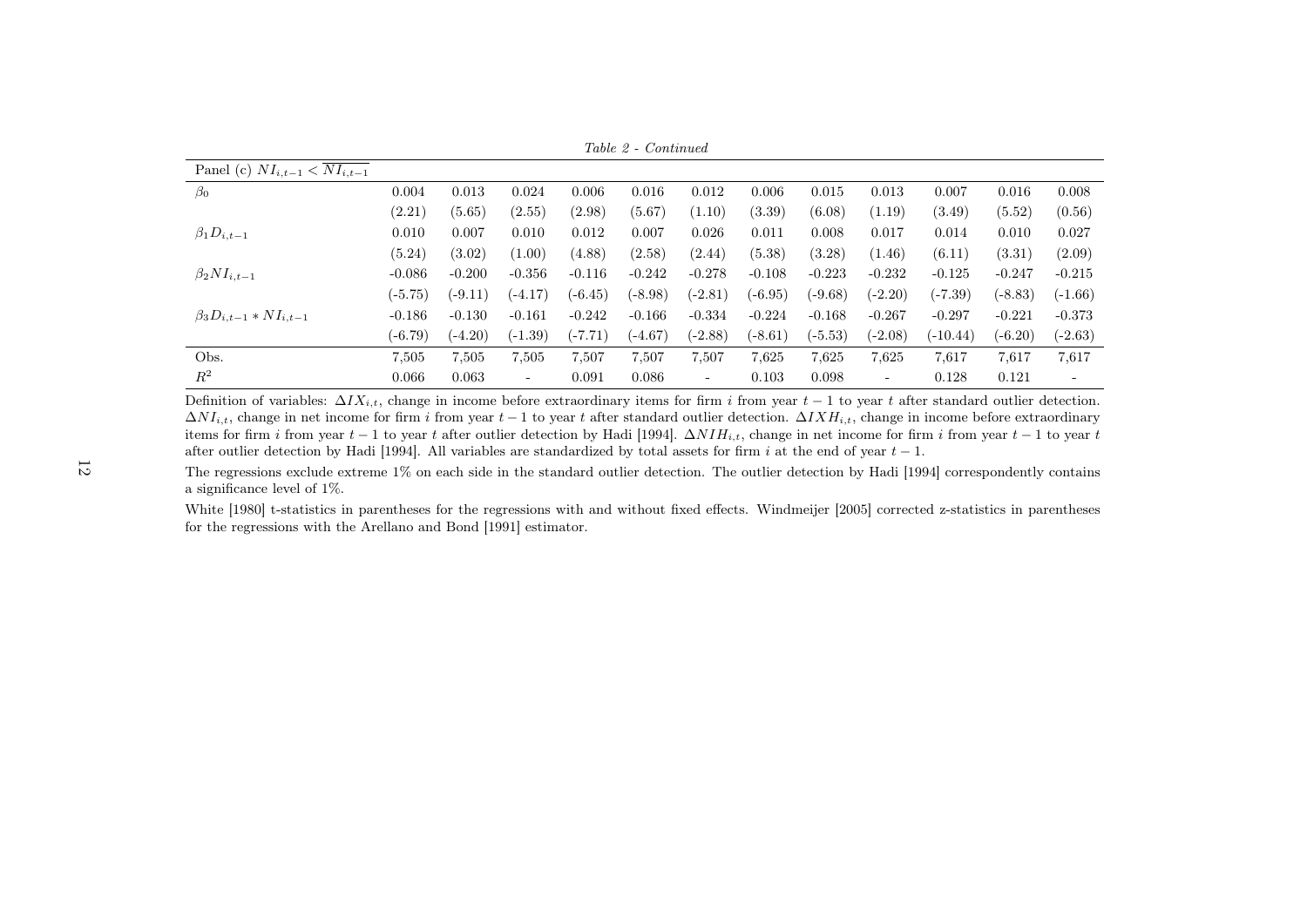| $\Delta NI_{i,t} = \alpha_0 + \alpha_1 D_{i,t-1} * NI_{i,t-1} + \alpha_2 (1 - D_{i,t-1}) * NI_{i,t-1} + \epsilon_{i,t}$ |            |                   |            |               |                   |                          |                |                      |                          |                          |                      |                          |
|-------------------------------------------------------------------------------------------------------------------------|------------|-------------------|------------|---------------|-------------------|--------------------------|----------------|----------------------|--------------------------|--------------------------|----------------------|--------------------------|
|                                                                                                                         |            | $\Delta IX_{i,t}$ |            |               | $\Delta NI_{i,t}$ |                          |                | $\Delta I X H_{i,t}$ |                          |                          | $\Delta N I H_{i,t}$ |                          |
|                                                                                                                         |            | Fi                | AB         | $\frac{1}{2}$ | Fi                | $\rm AB$                 |                | Fi                   | AB                       | $\overline{\phantom{a}}$ | Fi                   | AB                       |
|                                                                                                                         |            | $\overline{2}$    | 3          | 4             | 5                 | $\,6\,$                  | $\overline{7}$ | 8                    | 9                        | 10                       | 11                   | $12\,$                   |
| Panel (a) $NI_{i,t-1} > 0$                                                                                              |            |                   |            |               |                   |                          |                |                      |                          |                          |                      |                          |
| $\alpha_0$                                                                                                              | 0.007      | 0.014             | 0.025      | 0.007         | 0.015             | 0.026                    | 0.007          | 0.015                | 0.019                    | 0.007                    | 0.016                | 0.021                    |
|                                                                                                                         | (8.96)     | (13.81)           | (8.49)     | (7.35)        | (12.05)           | (8.38)                   | (9.69)         | (14.16)              | (7.65)                   | (7.80)                   | (11.58)              | (7.94)                   |
| $\alpha_1 D_{i,t-1} * NI_{i,t-1}$                                                                                       | $-0.112$   | $-0.215$          | $-0.354$   | $-0.123$      | $-0.236$          | $-0.390$                 | $-0.120$       | $-0.227$             | $-0.276$                 | $-0.130$                 | $-0.242$             | $-0.316$                 |
|                                                                                                                         | $(-13.33)$ | $(-15.76)$        | $(-11.27)$ | $(-12.33)$    | $(-14.44)$        | $(-11.65)$               | $(-14.23)$     | $(-16.30)$           | $(-9.34)$                | $(-13.26)$               | $(-14.07)$           | $(-10.01)$               |
| $\alpha_2(1-D_{i,t-1}) * NI_{i,t-1}$                                                                                    | $-0.620$   | $-0.591$          | $-0.836$   | $-0.738$      | $-0.697$          | $-0.950$                 | $-0.681$       | $-0.658$             | $-0.832$                 | $-0.767$                 | $-0.744$             | $-0.876$                 |
|                                                                                                                         | $(-8.51)$  | $(-8.06)$         | $(-7.29)$  | $(-10.79)$    | $(-9.78)$         | $(-10.81)$               | $(-13.20)$     | $(-11.78)$           | $(-9.28)$                | $(-15.48)$               | $(-12.09)$           | $(-11.42)$               |
| Obs.                                                                                                                    | 7,505      | 7,505             | 7,505      | 7,507         | 7,507             | 7,507                    | 7,625          | 7,625                | 7,625                    | 7,617                    | 7,617                | 7,617                    |
| $R^2$                                                                                                                   | 0.070      | 0.066             | $\sim$     | 0.101         | 0.095             | $\overline{\phantom{a}}$ | 0.114          | 0.107                | $\overline{\phantom{a}}$ | 0.141                    | 0.133                | $\overline{\phantom{a}}$ |
| Panel (b) $\Delta NI_{i,t-1} > 0$                                                                                       |            |                   |            |               |                   |                          |                |                      |                          |                          |                      |                          |
| $\alpha_0$                                                                                                              | 0.009      | 0.017             | 0.028      | 0.012         | 0.021             | 0.032                    | 0.011          | 0.019                | 0.025                    | 0.013                    | 0.022                | 0.028                    |
|                                                                                                                         | (12.52)    | (16.36)           | (8.74)     | (12.69)       | (17.09)           | (11.35)                  | (14.20)        | (14.16)              | (11.52)                  | (13.98)                  | (17.97)              | (11.51)                  |
| $\alpha_1 DNI_{i,t-1} * NI_{i,t-1}$                                                                                     | $-0.126$   | $-0.226$          | $-0.356$   | $-0.170$      | $-0.280$          | $-0.423$                 | $-0.137$       | $-0.240$             | $-0.312$                 | $-0.180$                 | $-0.292$             | $-0.373$                 |
|                                                                                                                         | $(-14.29)$ | $(-17.16)$        | $(-9.26)$  | $(-15.55)$    | $(-17.41)$        | $(-12.82)$               | $(-16.49)$     | $(-19.53)$           | $(-12.05)$               | $(-17.41)$               | $(-18.54)$           | $(-12.08)$               |
| $\alpha_2(1-DNI_{i,t-1}) * NI_{i,t-1}$                                                                                  | $-0.151$   | $-0.264$          | $-0.417$   | $-0.191$      | $-0.315$          | $-0.484$                 | $-0.164$       | $-0.279$             | $-0.379$                 | $-0.201$                 | $-0.326$             | $-0.431$                 |
|                                                                                                                         | $(-15.41)$ | $(-15.90)$        | $(-11.22)$ | $(-15.74)$    | $(-17.22)$        | $(-15.25)$               | $(-16.69)$     | $(-18.36)$           | $(-14.25)$               | $(-16.95)$               | $(-17.83)$           | $(-13.31)$               |
| Obs.                                                                                                                    | 7,294      | 7,294             | 7,294      | 7,292         | 7,292             | 7,292                    | 7,413          | 7,413                | 7,413                    | 7,395                    | 7,395                | 7,395                    |
| $\mathbb{R}^2$                                                                                                          | 0.052      | 0.052             |            | 0.069         | 0.069             | $\overline{\phantom{0}}$ | 0.066          | 0.066                |                          | 0.080                    | 0.080                | $\overline{\phantom{m}}$ |

Table 3: Regression of changes in earnings on lagged levels in earnings for all firm-years (Enders and Granger [1998] specification)

Definition of variables:  $\Delta I X_{i,t}$ , change in income before extraordinary items for firm i from year  $t-1$  to year t after standard outlier detection.  $\Delta NI_{i,t}$ , change in net income for firm i from year  $t - 1$  to year t after standard outlier detection.  $\Delta I X H_{i,t}$ , change in income before extraordinary items for firm it. from year  $t-1$  to year t after outlier detection by Hadi [1994].  $\Delta N IH_{i,t}$ , change in net income for firm i from year  $t-1$  to year t after outlier detection by Hadi [1994]. All variables are standardized by total assets for firm i at the end of year  $t - 1$ .

The regressions exclude extreme 1% on each side in the standard outlier detection. The outlier detection by Hadi [1994] correspondently contains <sup>a</sup> significancelevel of 1%.

White [1980] t-statistics in parentheses for the regressions with and without fixed effects. Windmeijer [2005] corrected z-statistics in parentheses for theregressions with the Arellano and Bond [1991] estimator.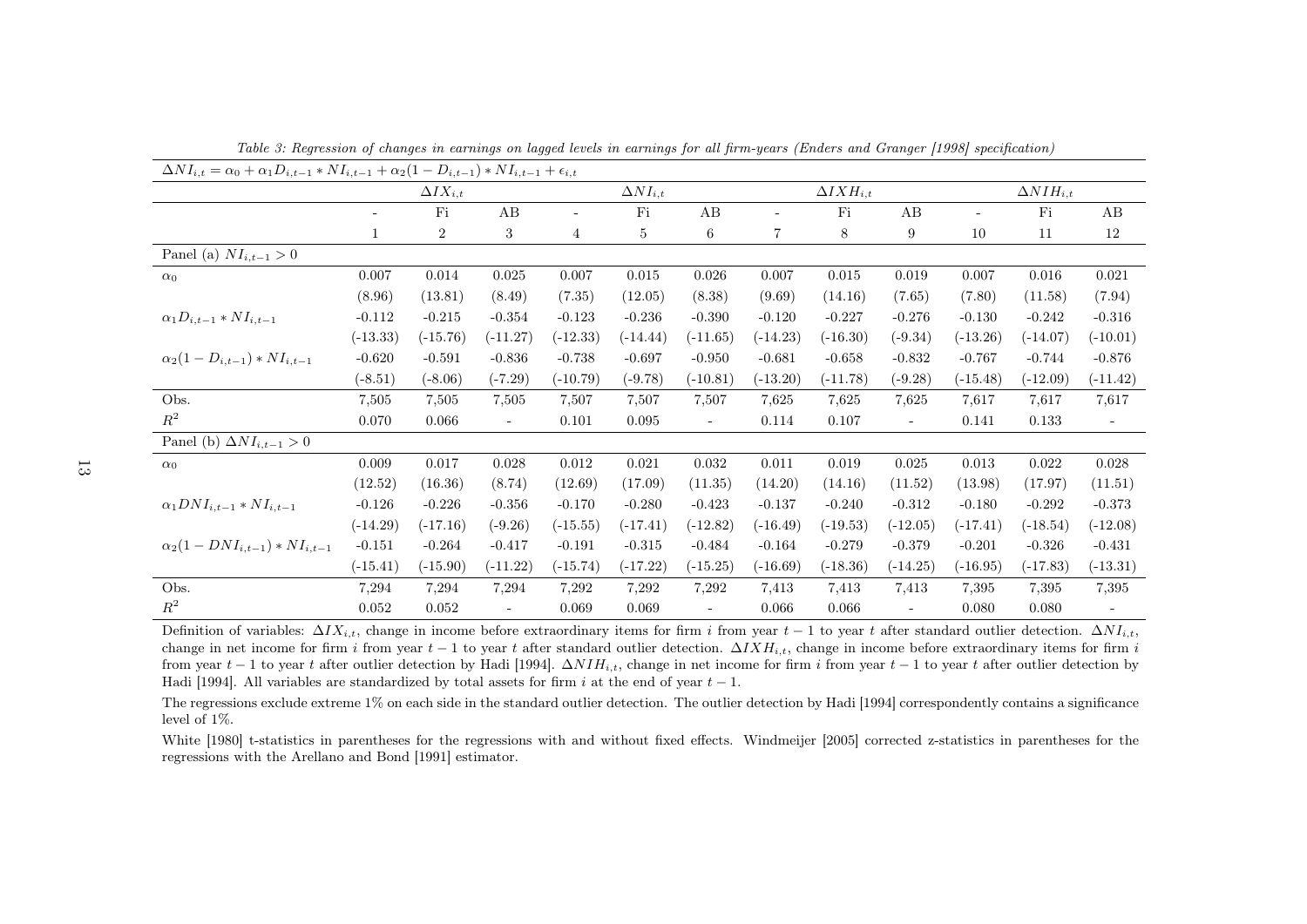Negative changes in income are followed by relatively large positive changes in income, the main result in the literature.

In Table 2, we report the results from our modified regression of the changes on the lagged levels of income (see equation 4). We estimate this regression with three alternative definitions of the dummy variable. In panel (a),  $D_{i,t-1}$  is equal to one, when the lagged changes are negative (as in Basu [1997] and Ball and Shivakumar [2005]), in panel (b) it is equal to one, when the lagged levels are negative and in panel (c) it is equal to one, when income is below the average. Focusing on the coefficient  $\beta_3$ , we, again, confirm the main findings of Basu [1997] and Ball and Shivakumar [2005] on the asymmetric timeliness of earnings, also when using our alternative approach: In all regressions, the coefficients are negative and statistically significant. The magnitude of the coefficients indicates that about 20-80% of the shocks are absorbed one year after they occur, again a finding that is - although quantitatively somewhat larger - broadly consistent with other studies. Our alternative specification does therefore not appear to change the major conclusions from the literature on conservatism when applied to a common data set. This is also the case, when using the Enders and Granger [1998] TAR approach in its original form, as shown in Table 3. Again, we find that the mean reversion after negative changes/levels is faster, when these changes/levels are negative.

There are, however, some differences in the other coefficients of the regression. For instance in Table 2, we find that all  $\beta_2$  coefficients are negative and statistically significant. This implies that the positive shocks in accounting income are also transitory although relatively less transitory than negative shocks. This finding is consistent with the basic assumption in Basu [1997] and Ball et al. [2009] who argue that income in general is transitory.

There may furthermore be larger differences when the sample gets smaller, as it is the case in many other data sets. Table 7 in the Appendix shows that the t-statistics, respectively z-statistics, of the coefficients are substantially reduced, when the sample period is shortened to the period of 1980 onwards. While the coefficients on negative changes in the Basu [1997] regression remain significant at the 5%-level, all but one of the coefficients on  $\alpha_2$  are insignificant in the shorter sample.

In a final robustness test, we also implement the test, including both the lagged levels and lagged changes, similar to an augmented Dickey-Fuller test<sup>8</sup>. In this regression the interpretation on the lagged levels does not change. The lagged differences are serving as a further control variable to correct for possibly remaining autocorrelation in the residuals. Table 4 shows that the results remain qualitatively unchanged with respect to regression 4.

<sup>8</sup>We also tried higher lag structures which remain insignificant, however.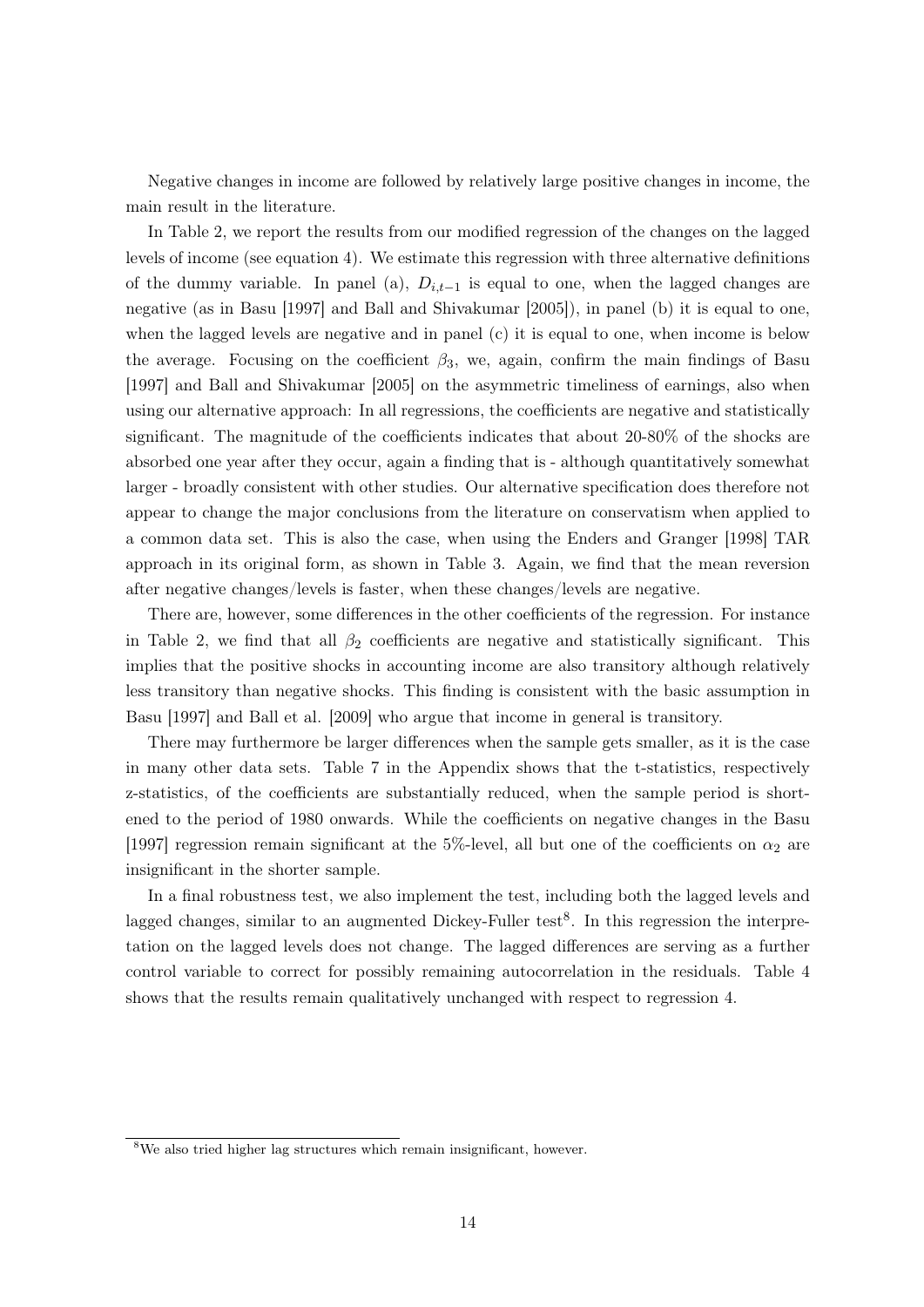| $\Delta NI_{i,t} = \beta_0 + \beta_1 D_{i,t-1} + \beta_2 NI_{i,t-1} + \beta_3 D_{i,t-1} * NI_{i,t-1} + \beta_4 \Delta NI_{i,t-1} + \epsilon_{i,t}$ |            |                   |                          |                          |                      |                          |            |                      |           |            |            |           |
|----------------------------------------------------------------------------------------------------------------------------------------------------|------------|-------------------|--------------------------|--------------------------|----------------------|--------------------------|------------|----------------------|-----------|------------|------------|-----------|
|                                                                                                                                                    |            | $\Delta IX_{i,t}$ |                          | $\Delta NI_{i,t}$        | $\Delta I X H_{i,t}$ |                          |            | $\Delta N I H_{i,t}$ |           |            |            |           |
|                                                                                                                                                    |            | Fi                | AB                       | $\overline{\phantom{a}}$ | Fi                   | AВ                       |            | Fi                   | AB        |            | Fi         | AВ        |
|                                                                                                                                                    | 1          | $\overline{2}$    | 3                        | $\overline{4}$           | 5                    | 6                        | 7          | 8                    | 9         | 10         | 11         | 12        |
| $\beta_0$                                                                                                                                          | 0.006      | 0.014             | 0.023                    | 0.005                    | 0.014                | 0.022                    | 0.006      | 0.014                | 0.019     | 0.005      | 0.013      | 0.017     |
|                                                                                                                                                    | (7.57)     | (12.07)           | (4.72)                   | (5.64)                   | (10.51)              | (5.48)                   | (8.16)     | (12.95)              | (3.87)    | (5.74)     | (10.45)    | (2.71)    |
| $\beta_1D_{i,t-1}$                                                                                                                                 | 0.007      | 0.005             | 0.006                    | 0.005                    | 0.004                | 0.011                    | 0.008      | 0.007                | 0.006     | 0.005      | 0.004      | 0.004     |
|                                                                                                                                                    | (1.76)     | (1.38)            | (0.95)                   | (1.20)                   | (0.94)               | (1.53)                   | (2.46)     | (1.99)               | (0.99)    | (1.27)     | (0.80)     | (0.56)    |
| $\beta_2 NI_{i,t-1}$                                                                                                                               | $-0.094$   | $-0.200$          | $-0.338$                 | $-0.098$                 | $-0.210$             | $-0.327$                 | $-0.098$   | $-0.205$             | $-0.281$  | $-0.100$   | $-0.208$   | $-0.261$  |
|                                                                                                                                                    | $(-11.34)$ | $(-13.60)$        | $(-5.48)$                | $(-10.06)$               | $(-12.71)$           | $(-7.04)$                | $(-12.28)$ | $(-14.60)$           | $(-4.29)$ | $(-10.68)$ | $(-12.92)$ | $(-3.30)$ |
| $\beta_3 D_{i,t-1} * NI_{i,t-1}$                                                                                                                   | $-0.356$   | $-0.287$          | $-0.530$                 | $-0.481$                 | $-0.392$             | $-0.498$                 | $-0.328$   | $-0.257$             | $-0.526$  | $-0.496$   | $-0.423$   | $-0.619$  |
|                                                                                                                                                    | $(-3.12)$  | $(-2.48)$         | $(-2.67)$                | $(-4.26)$                | $(-4.09)$            | $(-3.68)$                | $(-4.06)$  | $(-3.06)$            | $(-2.94)$ | $(-6.05)$  | $(-4.79)$  | $(-4.37)$ |
| $\beta_4 \Delta NI_{i,t-1}$                                                                                                                        | $-0.042$   | $-0.003$          | 0.053                    | $-0.099$                 | $-0.062$             | 0.016                    | $-0.052$   | $-0.015$             | 0.058     | $-0.109$   | $-0.072$   | $-0.006$  |
|                                                                                                                                                    | $(-2.62)$  | $(-0.15)$         | (3.73)                   | $(-5.61)$                | $(-3.28)$            | (0.87)                   | $(-3.45)$  | $(-0.86)$            | (3.32)    | $(-6.58)$  | $(-3.81)$  | $(-0.26)$ |
| Obs.                                                                                                                                               | 7,294      | 7,294             | 7,294                    | 7,292                    | 7,292                | 7,292                    | 7,413      | 7,413                | 7.413     | 7,395      | 7,395      | 7,395     |
| $R^2$                                                                                                                                              | 0.067      | 0.061             | $\overline{\phantom{a}}$ | 0.104                    | 0.095                | $\overline{\phantom{a}}$ | 0.088      | 0.081                | 0.124     | 0.115      |            |           |

Table 4: Regression of the augmented Dickey-Fuller Test for all firm-years

Definition of variables:  $\Delta I X_{i,t}$ , change in income before extraordinary items for firm i from year  $t-1$  to year t after standard outlier detection.  $\Delta NI_{i,t}$ , change in net income for firm i from year  $t-1$  to year t after standard outlier detection.  $\Delta I X H_{i,t}$ , change in income before extraordinary items for firm i from year  $t - 1$  to year t after outlier detection by Hadi [1994].  $\Delta N I H_{i,t}$ , change in net income for firm i from year  $t - 1$  to year t after outlier detection by Hadi [1994].  $D_{i,t-1} = 1$  if  $NI_{i,t-1} < 0$ ; =0 otherwise. All variables are standardized by total assets for firm i at the end of year  $t-1$ .

The regressions exclude extreme 1% on each side in the standard outlier detection. The outlier detection by Hadi [1994] correspondently contains<sup>a</sup> significance level of 1%.

White [1980] t-statistics in parentheses for the regressions with and without fixed effects. Windmeijer [2005] corrected z-statistics in parentheses for the regressions with the Arellano and Bond [1991] estimator.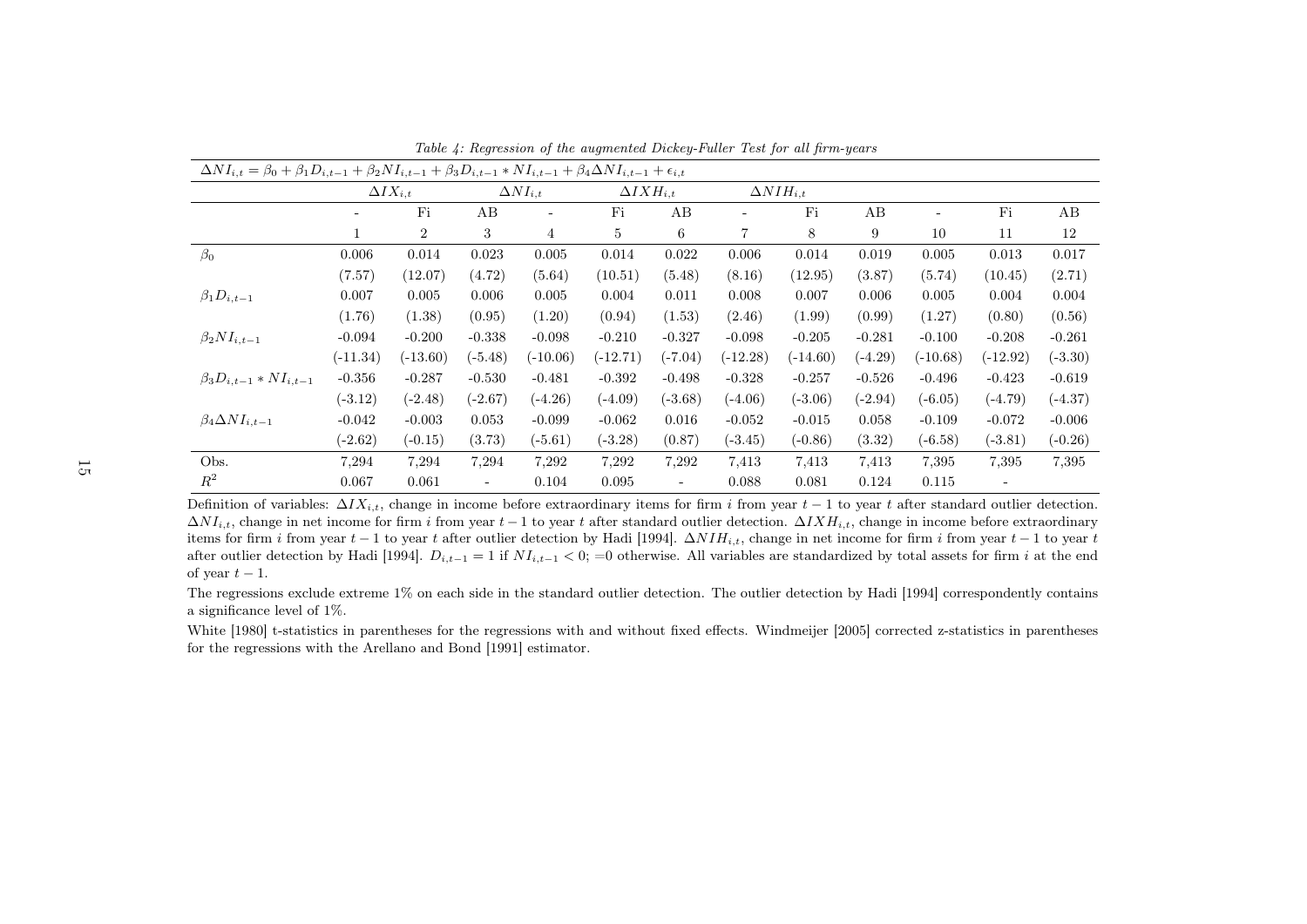| (a) $\Delta x_t = \beta * \Delta x_{t-1} + \epsilon_t$ , |             |              |           |             |
|----------------------------------------------------------|-------------|--------------|-----------|-------------|
| Simulated                                                | Estimated   | t-statistics | $R^2$     | Annual      |
| coefficient (in levels)                                  | coefficient |              |           | persistence |
| $\alpha = 0$                                             | $-0.4846$   | $-55.3861$   | 0.2348    | 0.5154      |
| $\alpha = 0.05$                                          | $-0.4594$   | $-51.7108$   | 0.2110    | 0.5406      |
| $\alpha = 0.31$                                          | $-0.3291$   | $-34.8468$   | 0.1083    | 0.6709      |
| $\alpha = 0.95$                                          | $-0.0139$   | $-1.3922$    | 0.0002    | 0.9861      |
| $\alpha = 1$                                             | 0.0085      | 0.8489       | 0.0000    | 1.0085      |
| $\Delta x_t = \beta * x_{t-1} + \epsilon_t$<br>b I       |             |              |           |             |
| $\alpha = 0$                                             | $-0.9914$   | $-99.1411$   | 0.4957    | 0.0086      |
| $\alpha = 0.05$                                          | $-0.9426$   | $-94.4103$   | 0.4713    | 0.0574      |
| $\alpha = 0.31$                                          | $-0.6888$   | -72.4676     | 0.3444    | 0.3112      |
| $\alpha = 0.95$                                          | $-0.0553$   | $-16.8203$   | 0.0275    | 0.9447      |
| $\alpha=1$                                               | 0.0000      | $-0.0666$    | $-0.0001$ | 1.0000      |

Table 5: Results of the Monte Carlo Simulation

The error term,  $\epsilon_t$ , was drawn 10,000 times from a normal distribution.

## 5 A Monte Carlo Simulation

The empirical exercise above largely confirms the findings of the literature on conservatism, despite the conceptual advantages of the unit root-type test setup discussed in section 2. In this section, we aim to explain our results, by using a Monte Carlo Simulation. The key advantage of a simulated data set is that we know in advance the true data generating process and we can use the two regression specifications to test which one is able to identify this process more precisely.

We start by drawing 10,000 observations from a normal distribution. We then simulate an AR(1) process,  $x_t = \alpha x_{t-1} + \epsilon_t$ , using different values for  $\alpha$ . We finally estimate two regressions to test for persistence in this new data set. One, where we regress the changes of the data on the lagged changes,  $\Delta x_t = \beta \Delta x_{t-1} + \epsilon_t$ , and one where we regress the changes on the lagged levels,  $\Delta x_t = \beta x_{t-1} + \epsilon_t$ . In order to keep the simulation simple we do not include an intercept, and abstract from the issue of asymmetry between positive and negative shocks.

The results of the regressions are displayed in Table 5. We find that for most  $0 < \alpha < 1$ , the negative and significant values of  $\beta$  indicate that *both* approaches pick up the mean reversion that is truly present in the data. This explains why conservatism, that very likely exists in most real world data sets, is identified by the Basu [1997] and the subsequent literature, as well as in our alternative regression setup. However, we also find that the unit root test identifies the magnitude of the mean reversion of shocks more precisely. For instance, when the degree of persistence of the shocks in levels is 0.31 (the benchmark for negative shocks in Basu [1997], who reports a mean reversion of -0.69 in the first year), the unit root test identifies a coefficient of -0.6863 - which corresponds to an annual persistence level of 0.3137. In the regression of changes on lagged changes, we find only a coefficient of -0.3291, which corresponds to an annual persistence level of 0.6709 (when only considering the first year effect), substantially less mean reversion than reported in Basu [1997]. The negative autocorrelation in the changes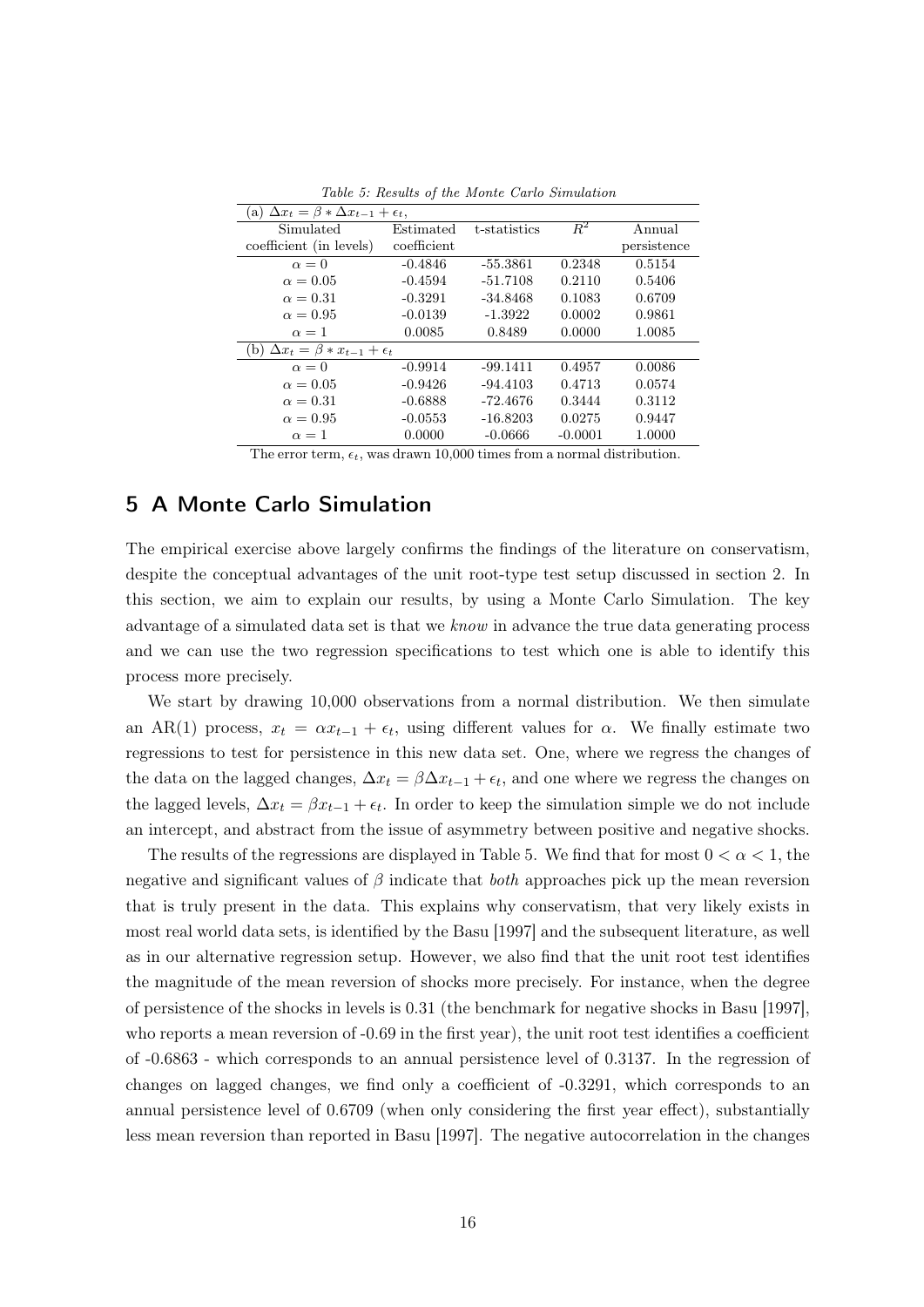of the  $AR(1)$  process, thus appears to be only a somewhat noisy signal of the true mean reversion in the data set.

In a next step, we vary the magnitude of the actual mean reversion in the simulated time series. Table 5 shows that in the case of  $\alpha = 0$ , a perfect mean reversion in levels, both regressions indicate a highly significant negative coefficient. However, the regression of changes on lagged changes again underestimates the true degree of mean reversion, a result that we find for all levels of mean reversion in our simulated data set. When the persistence levels are relatively high, for instance for an  $\alpha = 0.95$ , there is also a qualitative difference in the results. While the unit root test still identifies the mean reversion, with a t-statistic of -16.82, the negative coefficient in the regression of changes on lagged changes has become insignificant with a t-statistic of only -1.39. This simulation finding for high persistence levels helps to explain why the literature typically reports persistence for positive shocks (a regression coefficient equal to zero), while we still find some mean reversion, although very slowly and significantly different from that of negative shocks.

## 6 Related literature

The correct specification for accounting income has generated a long debate in the field of empirical accounting research. In an early paper, Ball and Watts [1972] show that the first differences of income are uncorrelated over time which implies that income changes are persistent. An asymmetry between positive an negative shocks in the persistence levels has been first pointed out by Brooks and Buckmaster [1976]. Basu [1997] uses this stylized fact to reverse the argument and interprets a negative correlation of successive income changes, after a negative shock, as an indicator for transitory elements in the time series, and gives an interpretation to this phenomenon in the context of conservatism. Other papers that recently followed this approach are Ball et al. [2003], Ball and Shivakumar [2005] and Ball et al. [2009].

Some papers tried to challenge the original Ball and Watts [1972] finding. For instance Ali and Zarowin [1992] have pointed out that the change in net income is not a good predictor of shocks, when net income is not a random walk. Our argument is related to Ali and Zarowin [1992], in that we also argue that the error term - and the response of the variable to a shock over time - rather than the lagged changes should be taken as 'news'.

A similar perspective is also taken in some papers that focus on the forecasting properties of net income. Albrecht et al. [1977], Finger [1994] and Gil-Alana and Peláez [2008] treat income as a stochastic ARIMA process. While Albrecht et al. [1977] were not able to reject the random walk hypothesis, Finger [1994] finds some scope for forecastability, using the long run cointegration properties. Finger [1994] is also quoted in the Basu [1997] and Ball and Shivakumar [2005] literature on the asymmetric timeliness, as Finger [1994] found that it is optimal to difference the data, due to the unit roots in the majority of cases. Note, however,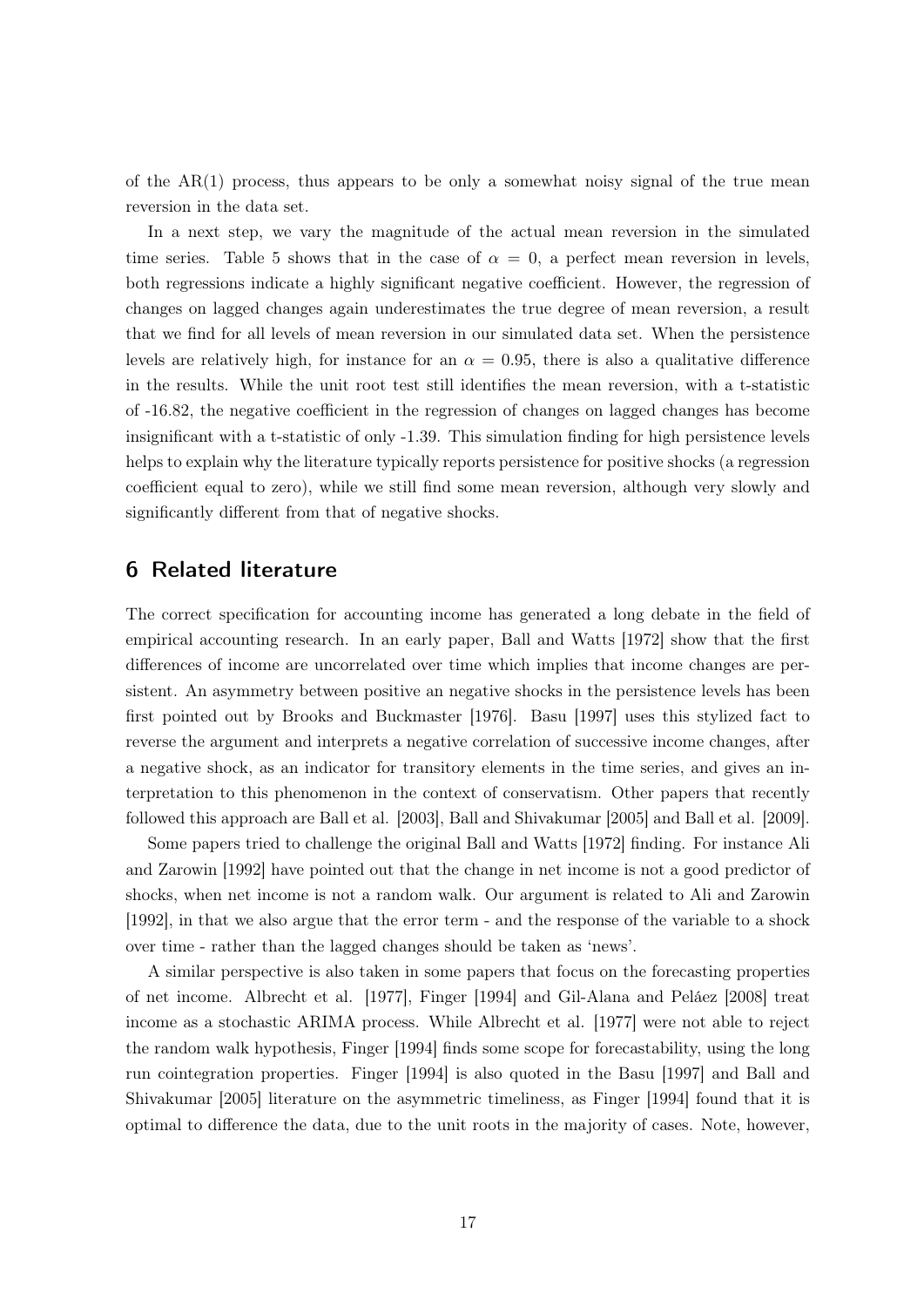that this was done purely for forecasting purposes. It does not follow from the Finger [1994] paper that the differencing of the data is also appropriate for conducting tests of persistence.

Fama and French [2000] also perform a non-linear estimation, very similar to the Basu [1997] setup, taking profitability as well as earnings as their main variable of interest. In this paper, the main focus is on the forecasting properties of the changes in profitability and changes in earnings. They do not have a prior, however, on the impulse response pattern, as given in Figure 1b of Basu [1997]. In fact, an oscillating pattern in the changes of earnings can be explained in their model, as a result of an oscillating pattern in the changes of profits. While the oscillation does not constitute a problem from a forecasting perspective, it seems more difficult to be reconciled with the interpretation of conservatism driving the negative coefficient.

Hayn [1995], as well as Basu [1995] have taken a similar approach to Basu [1997], regressing levels on lagged levels, rather than changes on lagged changes. More recently, papers by Basu [1997], Ball and Shivakumar [2005] and Ball et al. [2009] have argued that changes in income reflect news more appropriately than the levels of income. Our setup differs from both of the two approaches, as they focus primarily on the systematic link between values in period t and period  $t-1$  which is captured directly by the coefficient  $\alpha_1$ , while we focus on the question of how an *unexpected change* - a 'shock' in net income that is captured by the error term  $\epsilon_{i,t}$ - will be incorporated in future income statements. The asymmetry in the response to this shock would be an alternative way to measure conservatism<sup>9</sup>.

A critique of the levels specification in Basu [1997], Ball and Shivakumar [2005] and Ball et al. [2009] is the survivorship bias and it cannot easily be dismissed, for both the levels specification, and for our own regression. Do firms with negative income in levels disappear from the data set? In our note and the empirical exercise, we try to limit this problem, taking long time series data, and focus in a sample of firms that remain in the sample for the entire period (from the foundation of the index up to today). There still remain 539 firm-years with negative income, out of a total of 7,888 firm-years that can be analyzed. We further address this issue by using different definitions of the dummy variable for lagged values, including lagged changes where we do not condition on actual losses. The aim of this note is to focus on the technical aspects of the estimation. In order to generalize from the results reported in this paper, however, it would be necessary to broaden the data base and to analyze different types of firms in future research.

Finally, the discussion on the persistence of income shocks has played an important role in

 ${}^{9}$ For a pure AR(1) process, our specification is in fact equivalent to a regression of levels on lagged levels in earnings, while a regression of changes on lagged changes is not. Starting off with a setup in levels, and subtracting  $NI_{i,t-1}$  on both sides leads to the unit root-type test specification. When *differencing* both sides of the equation, one subtracts  $NI_{i,t-1}$  on the left and  $NI_{i,t-2}$  on the right side - which is not an equivalent transformation. The interpretation of the coefficient therefore changes as well. Our coefficient  $\beta_1$  is equivalent to the coefficient  $\alpha_1 = 0$  in a levels-regression,  $-1$ . Most empirical studies, however, have found it more convenient to implement the Dickey-Fuller specification, as it implies a simple test on whether a coefficient is zero (rather than one) and it can be easily extended for higher lag orders.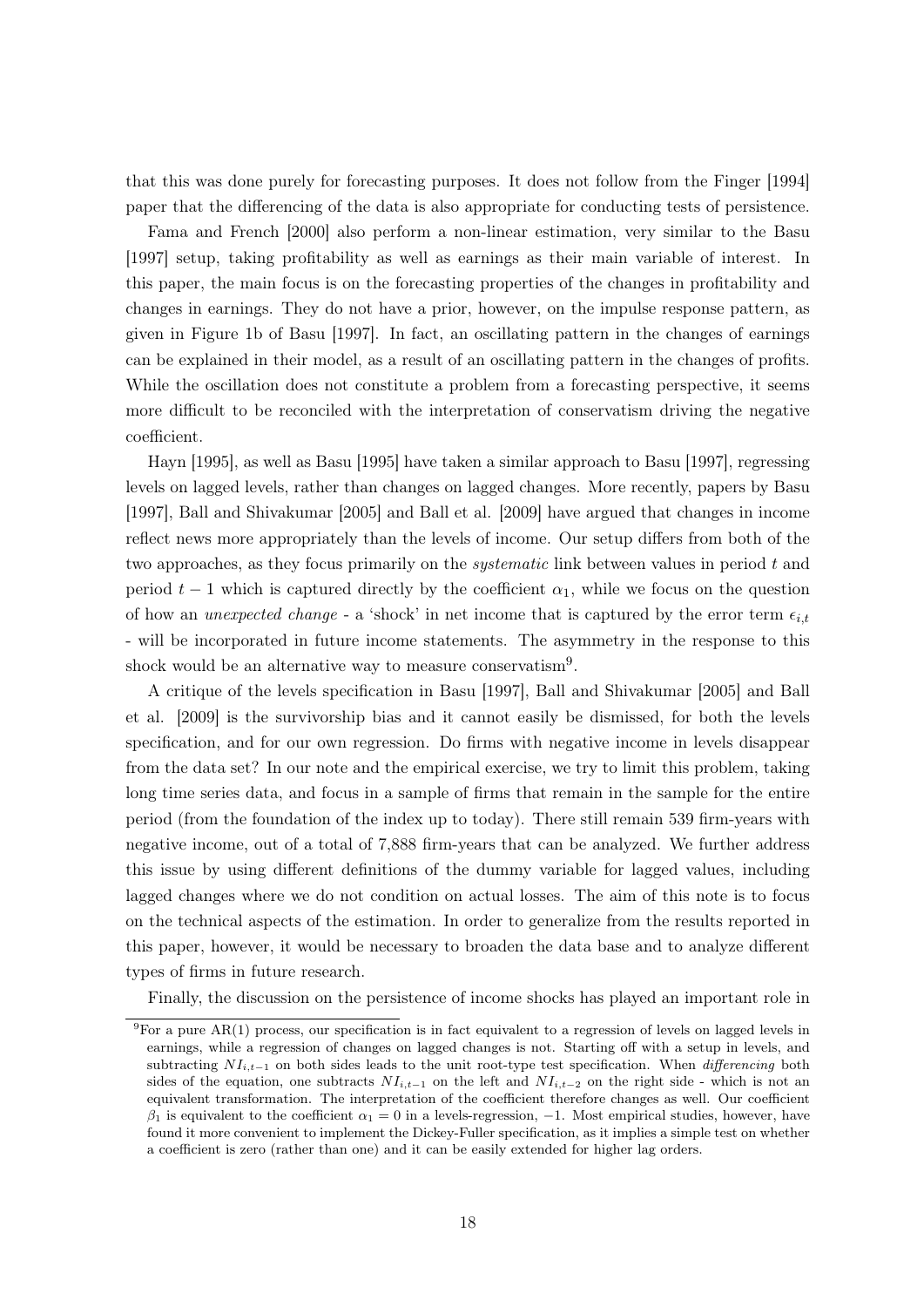economics, when looking at aggregate income, such as gross domestic product. Motivated by the permanent income hypothesis, several researchers have aimed to test, whether aggregate national income is persistent or transitory. In this debate, Nelson and Plosser [1982], Campbell and Mankiw [1987] and Cheung and Chinn [1997], among others, have taken a unit root type specification to address this issue.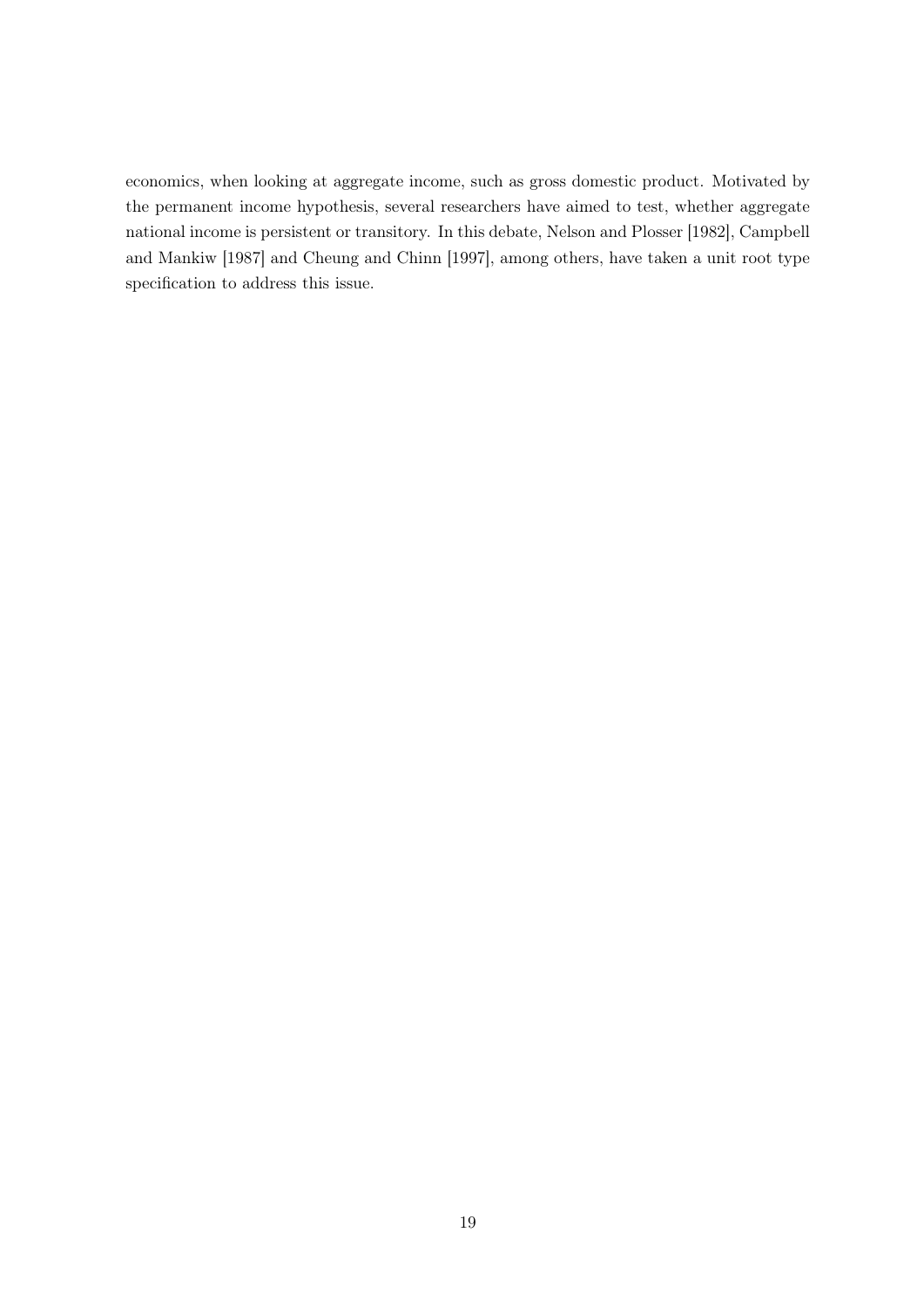## Appendix

| $\Delta NI_{i,t} = \alpha_0 + \alpha_1 D_{i,t-1} + \alpha_2 \Delta NI_{i,t-1} + \alpha_3 D_{i,t-1} * \Delta NI_{i,t-1} + \epsilon_{i,t}$ |           |                   |           |           |                   |                          |                          |                      |                          |                          |                      |                          |  |
|------------------------------------------------------------------------------------------------------------------------------------------|-----------|-------------------|-----------|-----------|-------------------|--------------------------|--------------------------|----------------------|--------------------------|--------------------------|----------------------|--------------------------|--|
|                                                                                                                                          |           | $\Delta IX_{i,t}$ |           |           | $\Delta NI_{i,t}$ |                          |                          | $\Delta I X H_{i.t}$ |                          |                          | $\Delta N I H_{i,t}$ |                          |  |
|                                                                                                                                          | ۰         | Fi                | AB        |           | Fi                | AB                       | $\overline{\phantom{a}}$ | Fi                   | AB                       | $\overline{\phantom{0}}$ | Fi                   | AB                       |  |
|                                                                                                                                          | 1         | $\overline{2}$    | 3         | 4         | 5                 | 6                        | 7                        | 8                    | 9                        | 10                       | 11                   | 12                       |  |
| $\alpha_0$                                                                                                                               | $-0.005$  | $-0.006$          | $-0.007$  | $-0.006$  | $-0.007$          | $-0.010$                 | $-0.005$                 | $-0.006$             | $-0.006$                 | $-0.006$                 | $-0.008$             | $-0.008$                 |  |
|                                                                                                                                          | $(-4.97)$ | $(-6.31)$         | $(-2.64)$ | $(-4.95)$ | $(-5.86)$         | $(-3.86)$                | $(-5.18)$                | $(-6.30)$            | $(-2.74)$                | $(-5.67)$                | $(-6.49)$            | $(-3.73)$                |  |
| $\alpha_1 D_{i,t-1}$                                                                                                                     | $-0.003$  | $-0.003$          | 0.001     | $-0.006$  | $-0.006$          | 0.003                    | $-0.004$                 | $-0.004$             | $-0.001$                 | $-0.006$                 | $-0.006$             | $-0.001$                 |  |
|                                                                                                                                          | $(-2.20)$ | $(-2.03)$         | (0.33)    | $(-3.29)$ | $(-3.22)$         | (1.04)                   | $(-2.88)$                | $(-2.50)$            | $(-0.58)$                | $(-3.24)$                | $(-3.22)$            | $(-0.24)$                |  |
| $\alpha_2 \Delta NI_{i.t-1}$                                                                                                             | 0.022     | 0.061             | 0.125     | $-0.074$  | $-0.035$          | 0.066                    | 0.009                    | 0.044                | 0.068                    | $-0.069$                 | $-0.028$             | $-0.028$                 |  |
|                                                                                                                                          | (0.50)    | (1.50)            | (1.24)    | $(-1.66)$ | $(-0.76)$         | (0.76)                   | (0.24)                   | (1.19)               | (0.93)                   | $(-1.82)$                | $(-0.67)$            | $(-0.46)$                |  |
| $\alpha_3D_{i,t-1}*\Delta NI_{i,t-1}$                                                                                                    | $-0.351$  | $-0.445$          | $-0.409$  | $-0.408$  | $-0.507$          | $-0.476$                 | $-0.397$                 | $-0.478$             | $-0.383$                 | $-0.428$                 | $-0.527$             | $-0.393$                 |  |
|                                                                                                                                          | $(-5.66)$ | $(-6.36)$         | $(-2.29)$ | $(-6.51)$ | $(-6.41)$         | $(-3.12)$                | $(-7.35)$                | $(-7.78)$            | $(-2.52)$                | $(-7.48)$                | $(-6.87)$            | $(-3.57)$                |  |
| Obs.                                                                                                                                     | 3,733     | 3,733             | 3.733     | 3,710     | 3,710             | 3,710                    | 3,780                    | 3,780                | 3,780                    | 3,756                    | 3,756                | 3,756                    |  |
| $R^2$                                                                                                                                    | 0.032     | 0.031             | $\sim$    | 0.073     | 0.073             | $\overline{\phantom{a}}$ | 0.045                    | 0.045                | $\overline{\phantom{a}}$ | 0.081                    | 0.081                | $\overline{\phantom{a}}$ |  |

Table 6: Regression of changes in earnings on lagged changes in earnings for all firm-years (1980-2008 (Basu [1997] specification)

Definition of variables:  $\Delta I X_{i,t}$ , change in income before extraordinary items for firm i from year  $t-1$  to year t after standard outlier detection.  $\Delta N I_{i,t}$ , change in net income for firm i from year  $t-1$  to year t after standard outlier detection.  $\Delta I X H_{i,t}$ , change in income before extraordinary items for firm i from year  $t-1$  to year t after outlier detection by Hadi [1994].  $\Delta NIH_{i,t}$ , change in net income for firm i from year t − 1 to year t after outlier detection by Hadi [1994].  $D_{i,t-1} = 1$  if  $\Delta NI_{i,t-1} < 0$ ; =0 otherwise. All variables are standardized by total assets for firm i at the end of year  $t - 1$ .

The regressions exclude extreme 1% on each side in the standard outlier detection. The outlier detection by Hadi [1994] correspondently contains <sup>a</sup> significance level of 1%.

White [1980] t-statistics in parentheses for the regressions with and without fixed effects. Windmeijer [2005] corrected z-statistics in parentheses for the regressions with the Arellano and Bond [1991] estimator.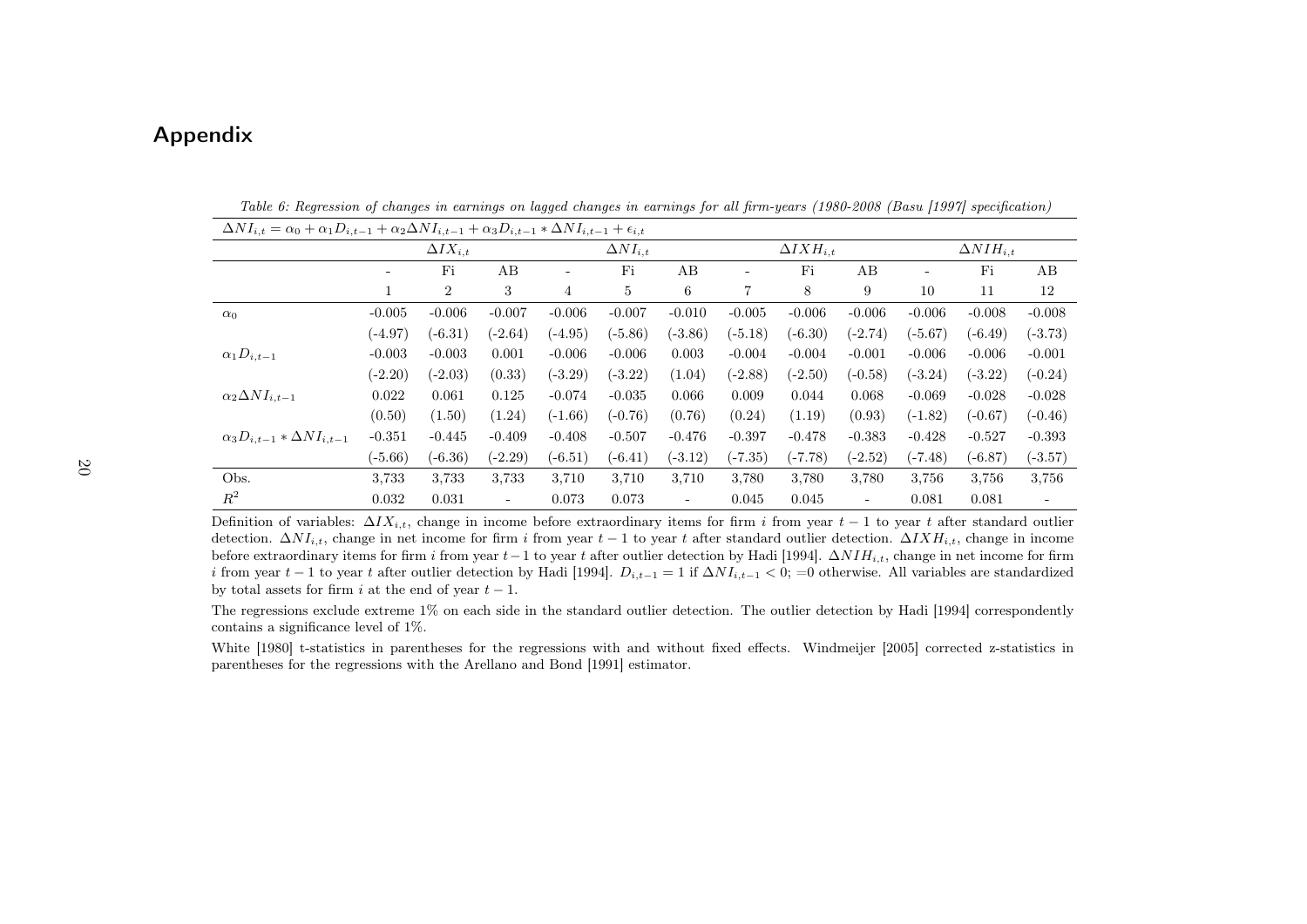| $\Delta NI_{i,t} = \beta_0 + \beta_1 D_{i,t-1} + \beta_2 D_{i,t-1} + \beta_3 D_{i,t-1} * NI_{i,t-1} + \epsilon_{i,t}$ |                                         |                |                          |           |            |                          |           |                      |           |                      |            |                          |  |
|-----------------------------------------------------------------------------------------------------------------------|-----------------------------------------|----------------|--------------------------|-----------|------------|--------------------------|-----------|----------------------|-----------|----------------------|------------|--------------------------|--|
|                                                                                                                       | $\Delta NI_{i,t}$<br>$\Delta I X_{i,t}$ |                |                          |           |            |                          |           | $\Delta I X H_{i,t}$ |           | $\Delta N I H_{i,t}$ |            |                          |  |
|                                                                                                                       |                                         | Fi             | AB                       |           | Fi         | AB                       |           | Fi                   | AВ        |                      | Fi         | AB                       |  |
|                                                                                                                       |                                         | $\overline{2}$ | 3                        | 4         | 5          | 6                        | 7         | 8                    | 9         | 10                   | 11         | 12                       |  |
| $\beta_0$                                                                                                             | 0.004                                   | 0.016          | 0.016                    | 0.004     | 0.018      | 0.019                    | 0.005     | 0.017                | 0.012     | 0.004                | 0.018      | 0.014                    |  |
|                                                                                                                       | (3.72)                                  | (12.44)        | (4.11)                   | (2.77)    | (10.34)    | (4.19)                   | (4.22)    | (13.14)              | (3.64)    | (2.73)               | (9.54)     | (3.53)                   |  |
| $\beta_1D_{i,t-1}$                                                                                                    | 0.007                                   | 0.005          | 0.008                    | 0.006     | 0.004      | 0.013                    | 0.005     | 0.004                | 0.009     | 0.007                | 0.004      | 0.009                    |  |
|                                                                                                                       | (1.68)                                  | (1.37)         | (2.07)                   | (1.24)    | (0.90)     | (2.41)                   | (1.46)    | (1.26)               | (2.35)    | (1.49)               | (0.82)     | (1.64)                   |  |
| $\beta_2 NI_{i,t-1}$                                                                                                  | $-0.120$                                | $-0.303$       | $-0.292$                 | $-0.143$  | $-0.354$   | $-0.365$                 | $-0.129$  | $-0.320$             | $-0.246$  | $-0.148$             | $-0.357$   | $-0.301$                 |  |
|                                                                                                                       | $(-9.22)$                               | $(-16.06)$     | $(-6.52)$                | $(-8.92)$ | $(-14.79)$ | $(-6.94)$                | $(-9.87)$ | $(-17.02)$           | $(-5.81)$ | $(-9.22)$            | $(-13.65)$ | $(-6.00)$                |  |
| $\beta_3 D_{i,t-1} * NI_{i,t-1}$                                                                                      | $-0.367$                                | $-0.222$       | $-0.470$                 | $-0.498$  | $-0.305$   | $-0.427$                 | $-0.481$  | $-0.306$             | $-0.498$  | $-0.550$             | $-0.373$   | $-0.504$                 |  |
|                                                                                                                       | $(-3.21)$                               | $(-1.98)$      | $(-3.60)$                | $(-4.59)$ | $(-3.25)$  | $(-3.46)$                | $(-6.54)$ | $(-4.21)$            | $(-4.33)$ | $(-7.24)$            | $(-4.05)$  | $(-4.03)$                |  |
| Obs.                                                                                                                  | 3,764                                   | 3,764          | 3,764                    | 3,751     | 3,751      | 3,751                    | 3,830     | 3,830                | 3,830     | 3,820                | 3,820      | 3,820                    |  |
| $R^2$                                                                                                                 | 0.086                                   | 0.079          | $\overline{\phantom{0}}$ | 0.123     | 0.112      | $\overline{\phantom{a}}$ | 0.141     | 0.128                | $\sim$    | 0.170                | 0.157      | $\overline{\phantom{a}}$ |  |

Table 7: Regression of change in earnings on lagged levels of earnings for all firm-years (1980-2008)

Definition of variables:  $\Delta I X_{i,t}$ , change in income before extraordinary items for firm i from year  $t - 1$  to year t after standard outlier detection.  $\Delta N I_{i,t}$ , change in net income for firm i from year  $t - 1$  to year t after standard outlier detection.  $\Delta I X H_{i,t}$ , change in income before extraordinary items for firm i from year  $t - 1$  to year t after outlier detection by Hadi [1994].  $\Delta N IH_{i,t}$ , change in net income for firm i from year  $t-1$  to year t after outlier detection by Hadi [1994].  $D_{i,t-1} = 1$  if  $NI_{i,t-1} < 0$ ; =0 otherwise. All variables are standardized by total assets for firm i at the end of year  $t - 1$ .

The regressions exclude extreme 1% on each side in the standard outlier detection. The outlier detection by Hadi [1994] correspondentlycontains <sup>a</sup> significance level of 1%.

White [1980] t-statistics in parentheses for the regressions with and without fixed effects. Windmeijer [2005] corrected z-statistics in parenthesesfor the regressions with the Arellano and Bond [1991] estimator.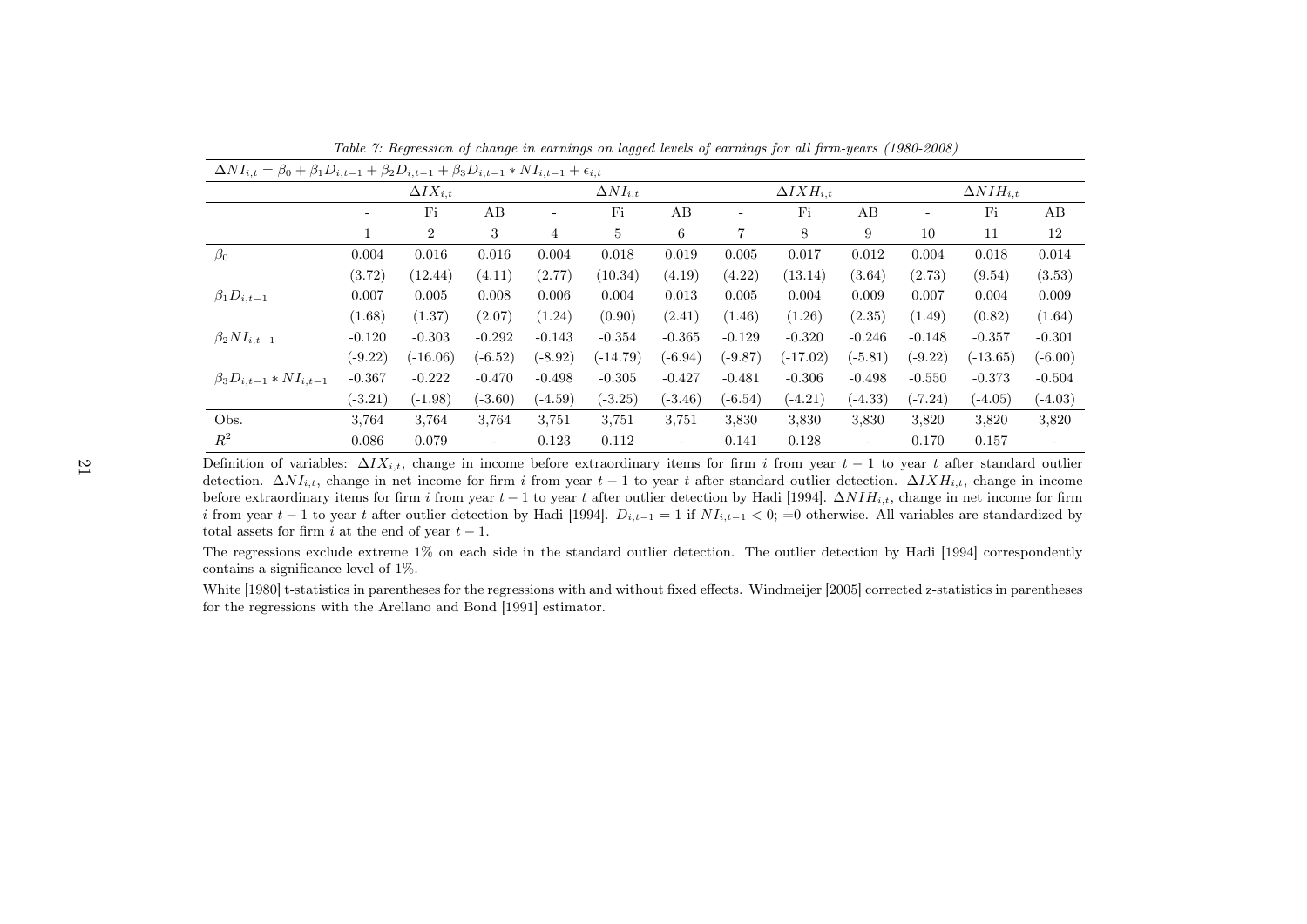### References

ALBRECHT, W. S., LOOKABILL, L. L., and MCKEOWN, J. C. 'The Time Series Properties of Annual Earnings.' Journal of Accounting Research 15 (1977): 226-244.

ALI, A., and ZAROWIN, P. 'Permanent Versus Transitory Components of Annual Earnings and Estimation Error in Earnings Response Coefficients.' Journal of Accounting and Economics 15 (1992): 249-264.

ARELLANO, M., and BOND, S. 'Some Tests of Specification for Panel Data: Monte Carlo Evidence and an Application to Employment Equations.' Review of Economic Studies 58 (1991): 277-297.

BALL, R., KOTHARI, S., and NIKOLAEV, V. 'Econometrics of the Basu Asymmetric Timeliness Coefficient and Accounting Conservatism,' Unpublished paper, The University of Chicago Booth School of Business, 2009. Available at http://ssrn.com/abstract=999710.

BALL, R., ROBIN, A., and WU, J. S. 'Incentives Versus Standards: Properties of Accounting Income in Four East Asian countries.' Journal of Accounting and Economics 36 (2003): 235-270.

BALL, R., and SHIVAKUMAR, L. 'Earnings Quality in UK Private Firms: Comparative Loss Recognition Timeliness.' Journal of Accounting and Economics 39 (2005): 83-128.

BALL, R., and WATTS, R. 'Some Time Series Properties of Accounting Income.' The Journal of Finance 27 (1972): 663-681.

BASU, S. Conservatism and the Asymmetric Timeliness of Earnings. Rochester: University of Rochester, 1995.

BASU, S. 'The Conservatism Principle and the Asymmetric Timeliness of Earnings.' Journal of Accounting and Economics 25 (1997): 1–34.

BROOKS, L. D., and BUCKMASTER, D. A. 'Further Evidence of the Time Series Properties of Accounting Income.' The Journal of Finance 31 (1976): 1359-1373.

CAMPBELL, J. Y., and MANKIW, N. G. 'Permanent and Transitory Components in Macroeconomic Fluctuations.' American Economic Review 77 (1987): 111-117.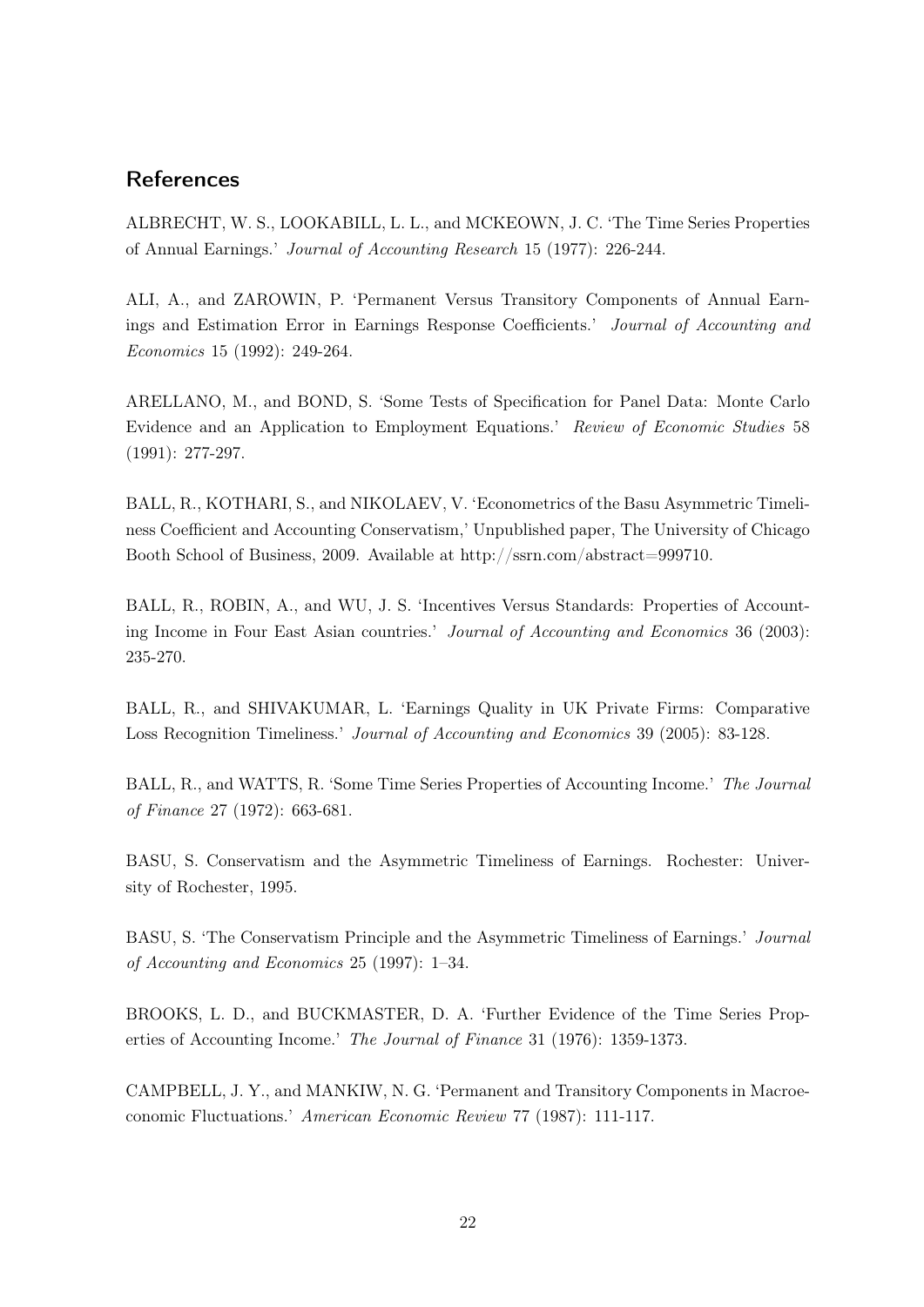CHEUNG, Y.-W., and CHINN, M. 'Further Investigation of the Uncertain Unit Root in GNP.' Journal of Business & Economic Statistics 15 (1997): 68-75.

DICKEY, D. A., and FULLER, W. A. 'Distribution of the Estimators for Autoregressive Time Series With a Unit Root.' Journal of the American Statistical Association 74 (1979): 427-431.

DICKEY, D. A., and FULLER, W. A. 'Likelihood Ratio Tests for Autoregressive Time Series With a Unit Root.' Econometrica 49 (1981): 1057-1072.

ENDERS, W., and GRANGER, C. W. J. 'Unit Root Tests and Asymmetric Adjustment With an Example Using the Term Structure of Interest Rates.' Journal of Business  $\mathcal C$  Economic Statistics 16 (1998): 304-311.

FAMA, E. F., and FRENCH, K. R. 'Forecasting Profitability and Earnings.' Journal of Business 73 (2000): 161-176.

FINGER, C. A. 'The Ability of Earnings to Predict Future Earnings and Cash Flow.' Journal of Accounting Research 32 (1994): 210-223.

GIL-ALANA, L. A., and PELÁEZ, R. F. 'The Persistence of Earnings Per Share.' Review of Quantitative Finance and Accounting 31 (2008): 425–439.

HADI, A. S. 'A Modification of a Method for the Detection of Outliers in Multivariate Samples.' Journal of the Royal Statistical Society, Series (B) 56 (1994): 393-396.

HAMILTON, J. D. Time Series Analysis. Princeton: Princeton University Press, 1994.

HAYN, C. 'The Information Content of Losses.' Journal of Accounting and Economics 20 (1995): 125-153.

LUETKEPOHL, H., and KRAETZIG, M. Applied Time Series Econometrics. Cambridge: Cambridge University Press, 2004.

NELSON, C., and PLOSSER, C. 'Trends and Random Walks in Macroeconomics Time Series: Some Evidence and Implications.' Journal of Monetary Economics 10 (1982): 139-162.

WHITE, H. 'A Heteroskedasticity-Consistent Covariance Matrix Estimator and a Direct Test